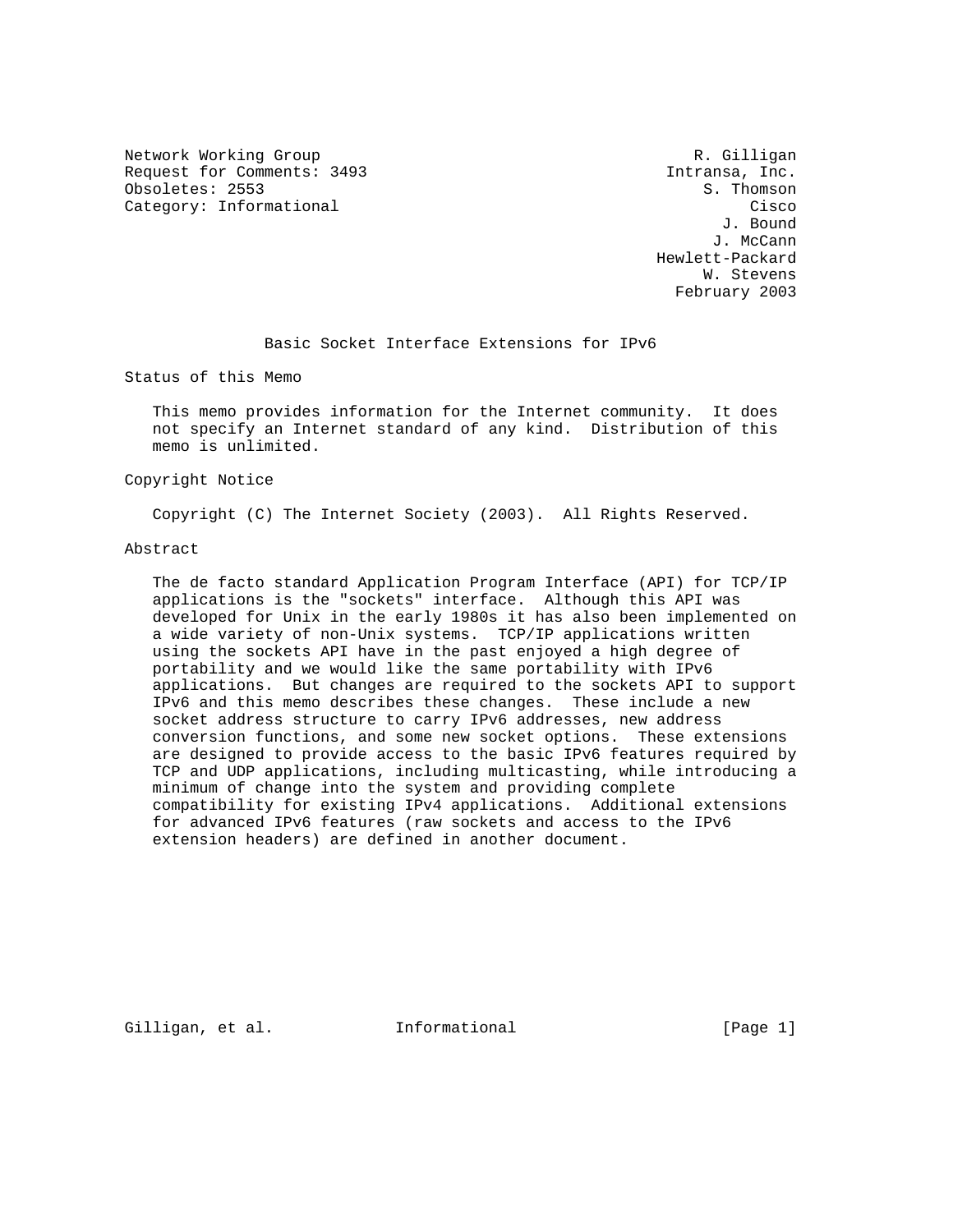# Table of Contents

| $1$ . |                                                                                                                        |  |  |
|-------|------------------------------------------------------------------------------------------------------------------------|--|--|
| 2.    |                                                                                                                        |  |  |
|       | What Needs to be Changed4<br>2.1                                                                                       |  |  |
|       | 2.2                                                                                                                    |  |  |
|       | 2.3<br>$Headers \dots \dots \dots \dots \dots \dots \dots \dots \dots \dots \dots \dots \dots \dots \dots \dots \dots$ |  |  |
|       | 2.4                                                                                                                    |  |  |
| 3.    |                                                                                                                        |  |  |
|       | 3.1                                                                                                                    |  |  |
|       | 3.2                                                                                                                    |  |  |
|       | Socket Address Structure for 4.3BSD-Based Systems7<br>3.3                                                              |  |  |
|       | 3.4<br>Socket Address Structure for 4.4BSD-Based Systems 9                                                             |  |  |
|       | 3.5                                                                                                                    |  |  |
|       | Compatibility with IPv4 Applications10<br>3.6                                                                          |  |  |
|       | 3.7<br>Compatibility with IPv4 Nodes11                                                                                 |  |  |
|       | IPv6 Wildcard Address11<br>3.8                                                                                         |  |  |
|       | 3.9                                                                                                                    |  |  |
|       | 3.10 Portability Additions14                                                                                           |  |  |
| $4$ . |                                                                                                                        |  |  |
|       | 4.1                                                                                                                    |  |  |
|       | 4.2                                                                                                                    |  |  |
|       | Return All Interface Names and Indexes18<br>4.3                                                                        |  |  |
|       | 4.4                                                                                                                    |  |  |
| 5.    |                                                                                                                        |  |  |
|       | 5.1                                                                                                                    |  |  |
|       | 5.2<br>Sending and Receiving Multicast Packets19                                                                       |  |  |
|       | IPV6_V6ONLY option for AF_INET6 Sockets22<br>5.3                                                                       |  |  |
| 6.    | 6.1                                                                                                                    |  |  |
|       | Protocol-Independent Nodename and<br>Service Name Translation23                                                        |  |  |
|       | Socket Address Structure to Node Name<br>6.2                                                                           |  |  |
|       |                                                                                                                        |  |  |
|       | Address Conversion Functions31<br>6.3                                                                                  |  |  |
|       | Address Testing Macros33<br>6.4                                                                                        |  |  |
| 7.    | Summary of New Definitions33                                                                                           |  |  |
| 8.    |                                                                                                                        |  |  |
| 9.    |                                                                                                                        |  |  |
| 10.   |                                                                                                                        |  |  |
| 11.   |                                                                                                                        |  |  |
|       |                                                                                                                        |  |  |
|       |                                                                                                                        |  |  |

Gilligan, et al. Informational [Page 2]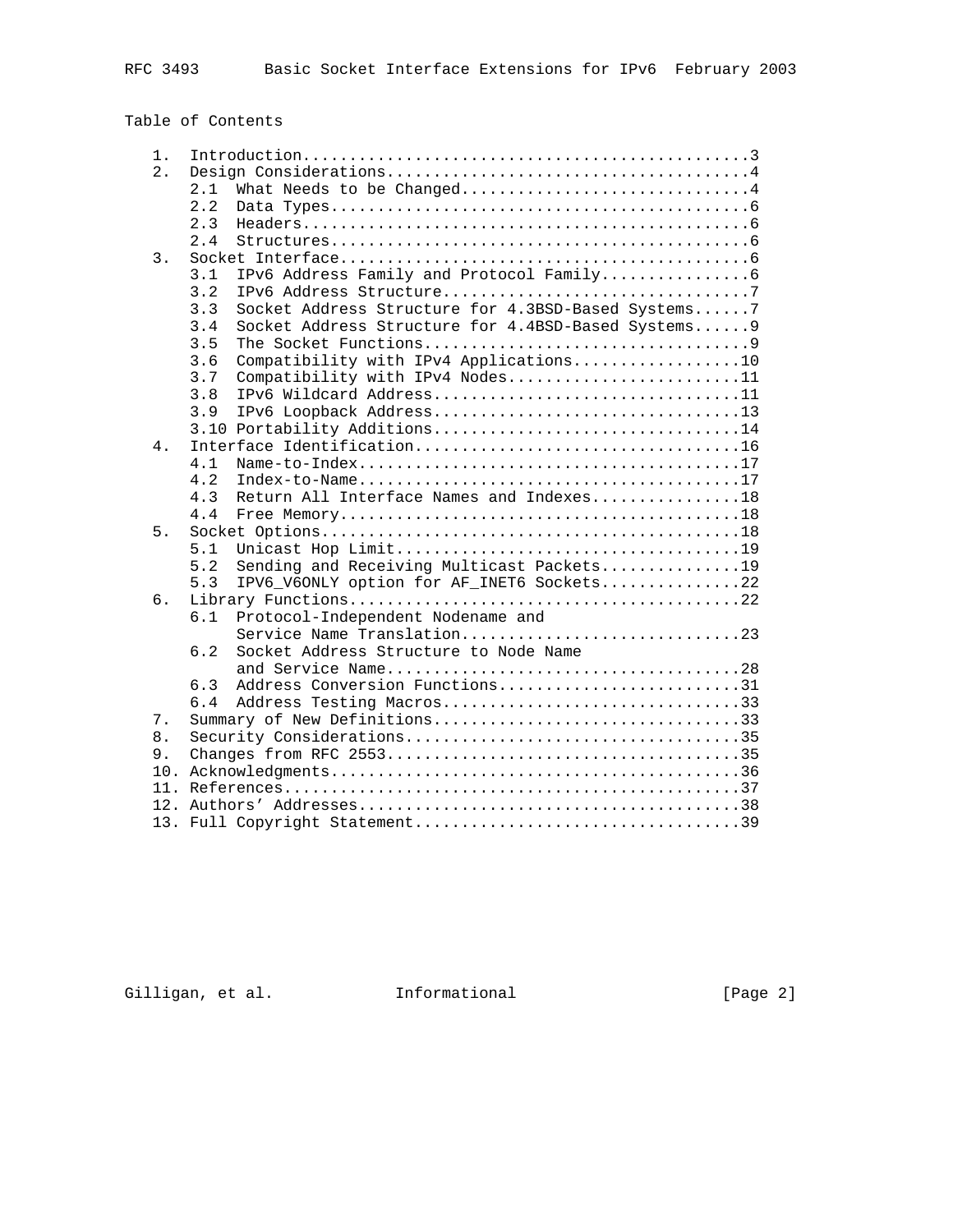## 1. Introduction

 While IPv4 addresses are 32 bits long, IPv6 addresses are 128 bits long. The socket interface makes the size of an IP address quite visible to an application; virtually all TCP/IP applications for BSD-based systems have knowledge of the size of an IP address. Those parts of the API that expose the addresses must be changed to accommodate the larger IPv6 address size. IPv6 also introduces new features, some of which must be made visible to applications via the API. This memo defines a set of extensions to the socket interface to support the larger address size and new features of IPv6. It defines "basic" extensions that are of use to a broad range of applications. A companion document, the "advanced" API [4], covers extensions that are of use to more specialized applications, examples of which include routing daemons, and the "ping" and "traceroute" utilities.

 The development of this API was started in 1994 in the IETF IPng working group. The API has evolved over the years, published first in RFC 2133, then again in RFC 2553, and reaching its final form in this document.

 As the API matured and stabilized, it was incorporated into the Open Group's Networking Services (XNS) specification, issue 5.2, which was subsequently incorporated into a joint Open Group/IEEE/ISO standard [3].

 Effort has been made to ensure that this document and [3] contain the same information with regard to the API definitions. However, the reader should note that this document is for informational purposes only, and that the official standard specification of the sockets API is [3].

 It is expected that any future standardization work on this API would be done by the Open Group Base Working Group [6].

 It should also be noted that this document describes only those portions of the API needed for IPv4 and IPv6 communications. Other potential uses of the API, for example the use of getaddrinfo() and getnameinfo() with the AF\_UNIX address family, are beyond the scope of this document.

Gilligan, et al. 1nformational (Page 3)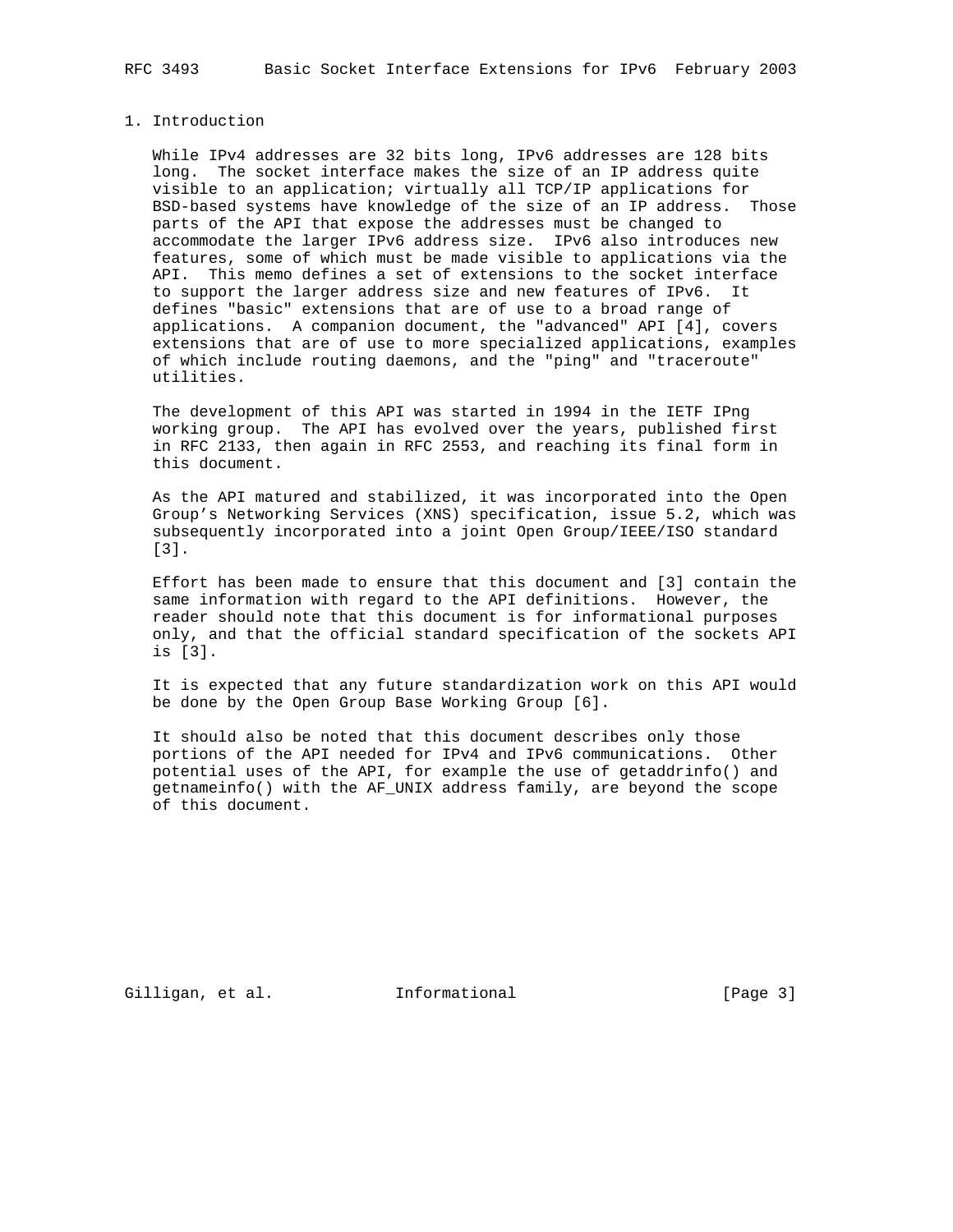## 2. Design Considerations

 There are a number of important considerations in designing changes to this well-worn API:

- The API changes should provide both source and binary compatibility for programs written to the original API. That is, existing program binaries should continue to operate when run on a system supporting the new API. In addition, existing applications that are re-compiled and run on a system supporting the new API should continue to operate. Simply put, the API changes for IPv6 should not break existing programs. An additional mechanism for implementations to verify this is to verify the new symbols are protected by Feature Test Macros as described in [3]. (Such Feature Test Macros are not defined by this RFC.)
- The changes to the API should be as small as possible in order to simplify the task of converting existing IPv4 applications to IPv6.
- Where possible, applications should be able to use this API to interoperate with both IPv6 and IPv4 hosts. Applications should not need to know which type of host they are communicating with.
- IPv6 addresses carried in data structures should be 64-bit aligned. This is necessary in order to obtain optimum performance on 64-bit machine architectures.

 Because of the importance of providing IPv4 compatibility in the API, these extensions are explicitly designed to operate on machines that provide complete support for both IPv4 and IPv6. A subset of this API could probably be designed for operation on systems that support only IPv6. However, this is not addressed in this memo.

2.1 What Needs to be Changed

The socket interface API consists of a few distinct components:

- Core socket functions.
- Address data structures.
- Name-to-address translation functions.
- Address conversion functions.

Gilligan, et al. 1nformational (Page 4)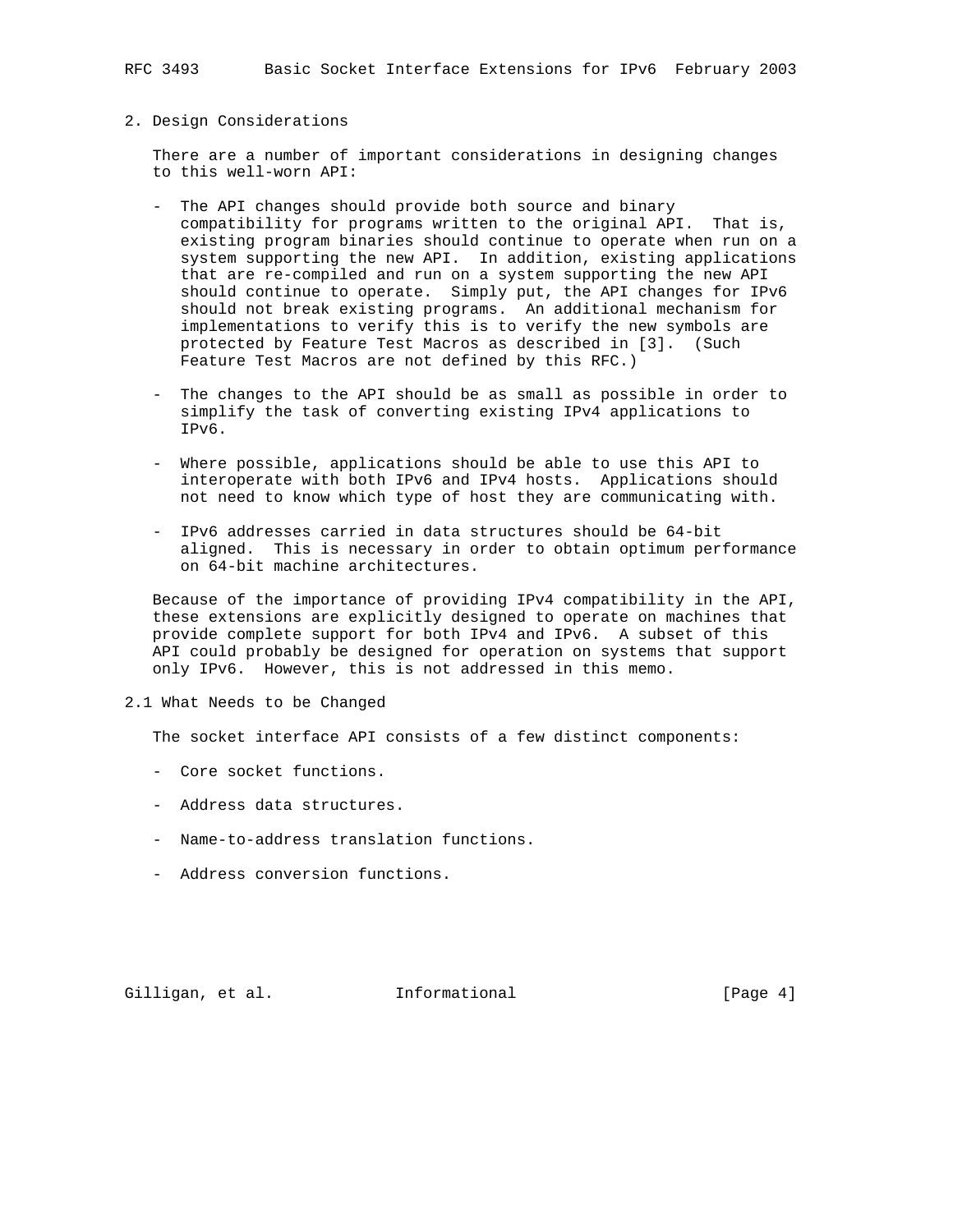The core socket functions -- those functions that deal with such things as setting up and tearing down TCP connections, and sending and receiving UDP packets -- were designed to be transport independent. Where protocol addresses are passed as function arguments, they are carried via opaque pointers. A protocol-specific address data structure is defined for each protocol that the socket functions support. Applications must cast pointers to these protocol-specific address structures into pointers to the generic "sockaddr" address structure when using the socket functions. These functions need not change for IPv6, but a new IPv6-specific address data structure is needed.

 The "sockaddr\_in" structure is the protocol-specific data structure for IPv4. This data structure actually includes 8-octets of unused space, and it is tempting to try to use this space to adapt the sockaddr\_in structure to IPv6. Unfortunately, the sockaddr\_in structure is not large enough to hold the 16-octet IPv6 address as well as the other information (address family and port number) that is needed. So a new address data structure must be defined for IPv6.

 IPv6 addresses are scoped [2] so they could be link-local, site, organization, global, or other scopes at this time undefined. To support applications that want to be able to identify a set of interfaces for a specific scope, the IPv6 sockaddr\_in structure must support a field that can be used by an implementation to identify a set of interfaces identifying the scope for an IPv6 address.

 The IPv4 name-to-address translation functions in the socket interface are gethostbyname() and gethostbyaddr(). These are left as is, and new functions are defined which support both IPv4 and IPv6.

The IPv4 address conversion functions  $--$  inet\_ntoa() and inet\_addr() -- convert IPv4 addresses between binary and printable form. These functions are quite specific to 32-bit IPv4 addresses. We have designed two analogous functions that convert both IPv4 and IPv6 addresses, and carry an address type parameter so that they can be extended to other protocol families as well.

 Finally, a few miscellaneous features are needed to support IPv6. A new interface is needed to support the IPv6 hop limit header field. New socket options are needed to control the sending and receiving of IPv6 multicast packets.

 The socket interface will be enhanced in the future to provide access to other IPv6 features. Some of these extensions are described in [4].

Gilligan, et al. 1nformational (Page 5)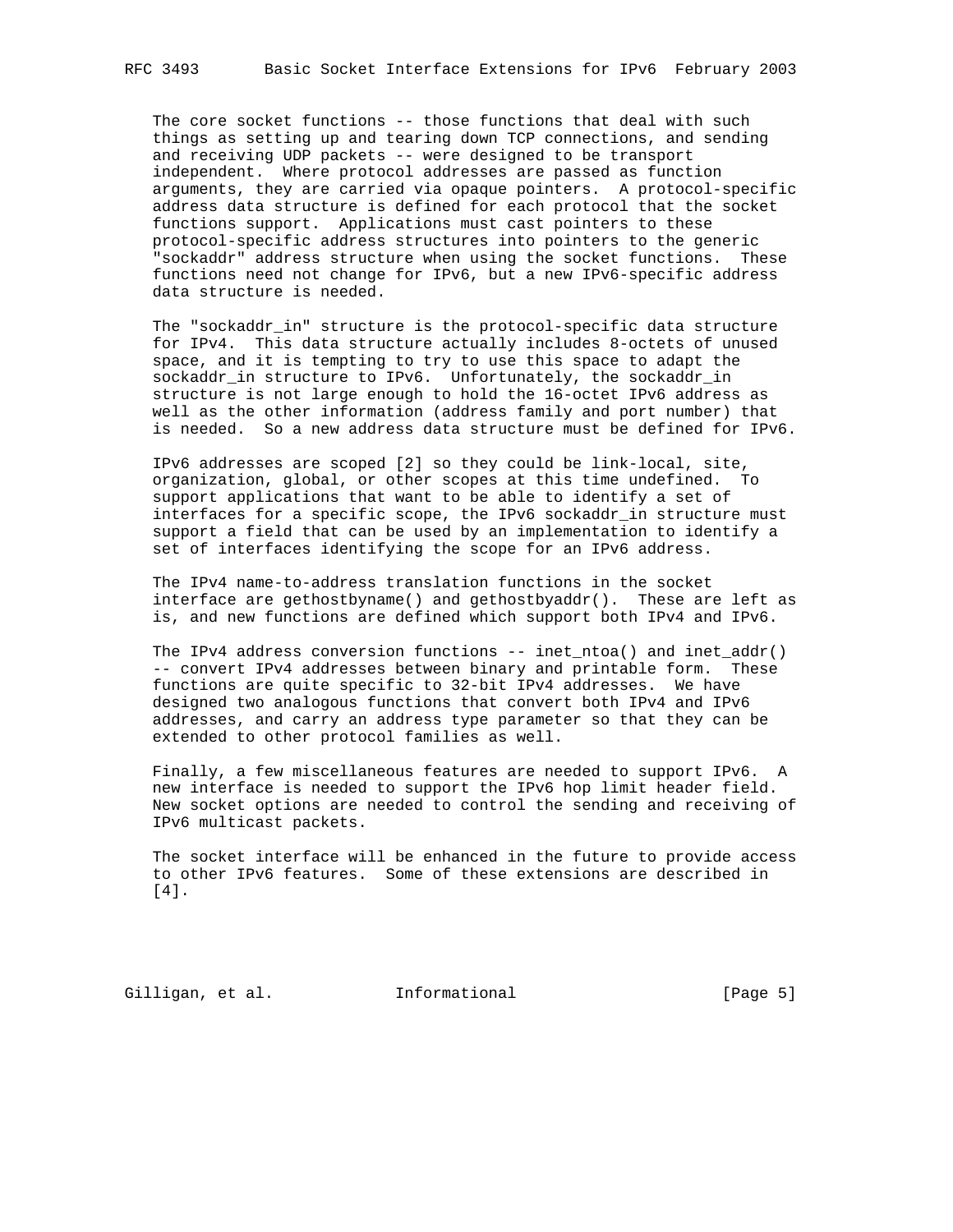#### 2.2 Data Types

 The data types of the structure elements given in this memo are intended to track the relevant standards. uintN\_t means an unsigned integer of exactly N bits (e.g., uint16\_t). The sa\_family\_t and in\_port\_t types are defined in [3].

## 2.3 Headers

 When function prototypes and structures are shown we show the headers that must be #included to cause that item to be defined.

## 2.4 Structures

 When structures are described the members shown are the ones that must appear in an implementation. Additional, nonstandard members may also be defined by an implementation. As an additional precaution nonstandard members could be verified by Feature Test Macros as described in [3]. (Such Feature Test Macros are not defined by this RFC.)

 The ordering shown for the members of a structure is the recommended ordering, given alignment considerations of multibyte members, but an implementation may order the members differently.

3. Socket Interface

This section specifies the socket interface changes for IPv6.

3.1 IPv6 Address Family and Protocol Family

 A new address family name, AF\_INET6, is defined in <sys/socket.h>. The AF\_INET6 definition distinguishes between the original sockaddr\_in address data structure, and the new sockaddr\_in6 data structure.

A new protocol family name, PF\_INET6, is defined in <sys/socket.h>. Like most of the other protocol family names, this will usually be defined to have the same value as the corresponding address family name:

#define PF\_INET6 AF\_INET6

 The AF\_INET6 is used in the first argument to the socket() function to indicate that an IPv6 socket is being created.

Gilligan, et al. 1nformational (Page 6)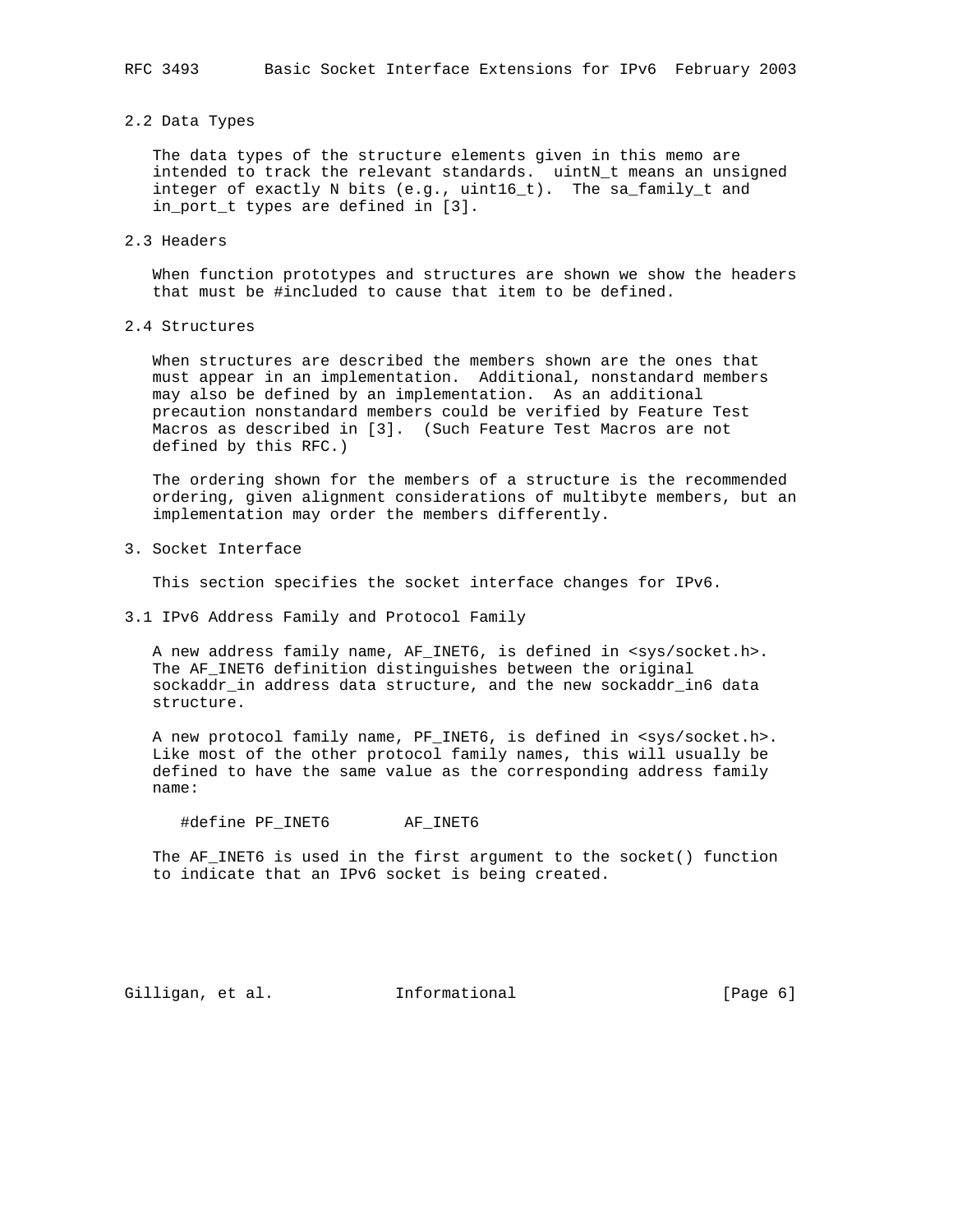3.2 IPv6 Address Structure

 A new in6\_addr structure holds a single IPv6 address and is defined as a result of including <netinet/in.h>:

```
 struct in6_addr {
   uint8_t s6_addr[16]; /* IPv6 address */
 };
```
 This data structure contains an array of sixteen 8-bit elements, which make up one 128-bit IPv6 address. The IPv6 address is stored in network byte order.

 The structure in6\_addr above is usually implemented with an embedded union with extra fields that force the desired alignment level in a manner similar to BSD implementations of "struct in\_addr". Those additional implementation details are omitted here for simplicity.

```
 An example is as follows:
   struct in6_addr {
       union {
uint8_t _S6_u8[16]; uint32_t _S6_u32[4];
           uint64_t _S6_u64[2];
       } _S6_un;
   };
  #define s6 addr S6 un. S6 u8
```
3.3 Socket Address Structure for 4.3BSD-Based Systems

 In the socket interface, a different protocol-specific data structure is defined to carry the addresses for each protocol suite. Each protocol-specific data structure is designed so it can be cast into a protocol-independent data structure -- the "sockaddr" structure. Each has a "family" field that overlays the "sa\_family" of the sockaddr data structure. This field identifies the type of the data structure.

 The sockaddr\_in structure is the protocol-specific address data structure for IPv4. It is used to pass addresses between applications and the system in the socket functions. The following sockaddr\_in6 structure holds IPv6 addresses and is defined as a result of including the <netinet/in.h> header:

Gilligan, et al. 1nformational (Page 7)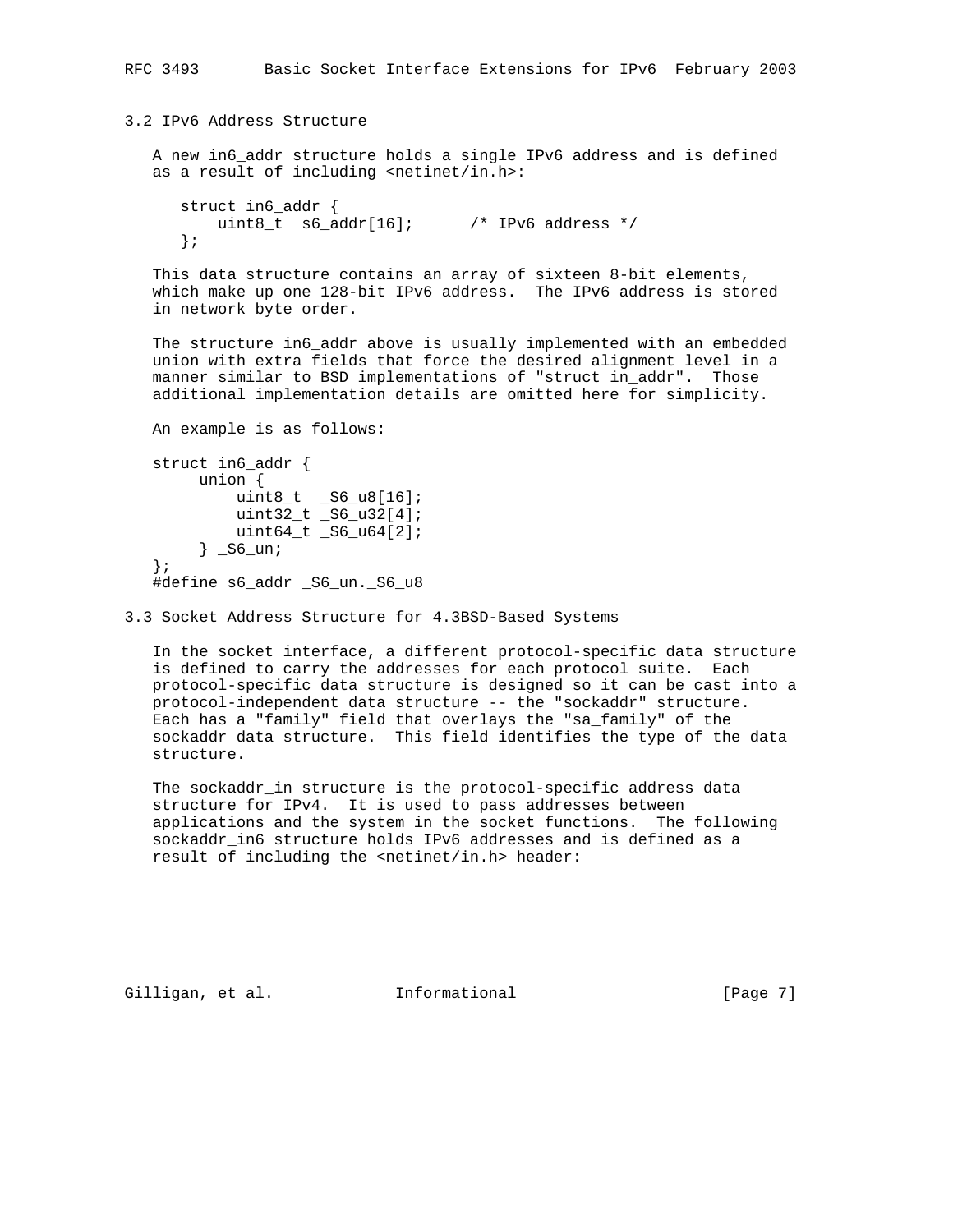RFC 3493 Basic Socket Interface Extensions for IPv6 February 2003

```
struct sockaddr_in6 {
 sa_family_t sin6_family; /* AF_INET6 */
 in_port_t sin6_port; /* transport layer port # */
 uint32_t sin6_flowinfo; /* IPv6 flow information */
 struct in6_addr sin6_addr; /* IPv6 address */
 uint32_t sin6_scope_id; /* set of interfaces for a scope */
};
```
 This structure is designed to be compatible with the sockaddr data structure used in the 4.3BSD release.

The sin6\_family field identifies this as a sockaddr\_in6 structure. This field overlays the sa\_family field when the buffer is cast to a sockaddr data structure. The value of this field must be AF\_INET6.

 The sin6\_port field contains the 16-bit UDP or TCP port number. This field is used in the same way as the sin\_port field of the sockaddr\_in structure. The port number is stored in network byte order.

 The sin6\_flowinfo field is a 32-bit field intended to contain flow related information. The exact way this field is mapped to or from a packet is not currently specified. Until such time as its use is specified, applications should set this field to zero when constructing a sockaddr\_in6, and ignore this field in a sockaddr\_in6 structure constructed by the system.

The sin6 addr field is a single in6 addr structure (defined in the previous section). This field holds one 128-bit IPv6 address. The address is stored in network byte order.

 The ordering of elements in this structure is specifically designed so that when sin6\_addr field is aligned on a 64-bit boundary, the start of the structure will also be aligned on a 64-bit boundary. This is done for optimum performance on 64-bit architectures.

 The sin6\_scope\_id field is a 32-bit integer that identifies a set of interfaces as appropriate for the scope [2] of the address carried in the sin6\_addr field. The mapping of sin6\_scope\_id to an interface or set of interfaces is left to implementation and future specifications on the subject of scoped addresses.

 Notice that the sockaddr\_in6 structure will normally be larger than the generic sockaddr structure. On many existing implementations the sizeof(struct sockaddr\_in) equals sizeof(struct sockaddr), with both being 16 bytes. Any existing code that makes this assumption needs to be examined carefully when converting to IPv6.

Gilligan, et al. 1nformational (Page 8)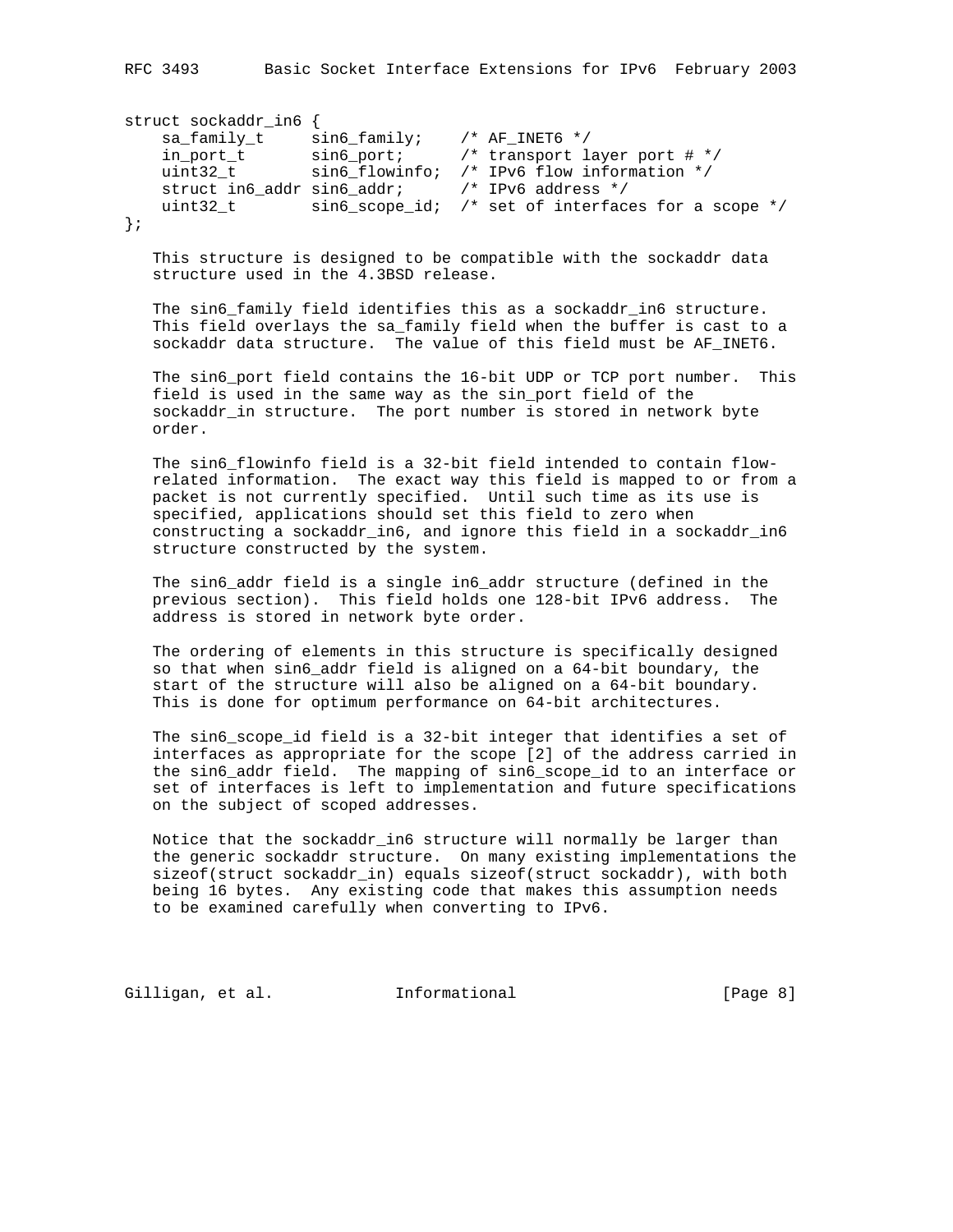3.4 Socket Address Structure for 4.4BSD-Based Systems

 The 4.4BSD release includes a small, but incompatible change to the socket interface. The "sa\_family" field of the sockaddr data structure was changed from a 16-bit value to an 8-bit value, and the space saved used to hold a length field, named "sa\_len". The sockaddr\_in6 data structure given in the previous section cannot be correctly cast into the newer sockaddr data structure. For this reason, the following alternative IPv6 address data structure is provided to be used on systems based on 4.4BSD. It is defined as a result of including the <netinet/in.h> header.

```
struct sockaddr_in6 {
```

```
 uint8_t sin6_len; /* length of this struct */
 sa_family_t sin6_family; /* AF_INET6 */
 in_port_t sin6_port; /* transport layer port # */
 uint32_t sin6_flowinfo; /* IPv6 flow information */
    struct in6_addr sin6_addr; /* IPv6 address */
   uint32_t sin6_scope_id; /* set of interfaces for a scope */
};
```
 The only differences between this data structure and the 4.3BSD variant are the inclusion of the length field, and the change of the family field to a 8-bit data type. The definitions of all the other fields are identical to the structure defined in the previous section.

 Systems that provide this version of the sockaddr\_in6 data structure must also declare SIN6\_LEN as a result of including the  $s$ netinet/in.h> header. This macro allows applications to determine whether they are being built on a system that supports the 4.3BSD or 4.4BSD variants of the data structure.

3.5 The Socket Functions

 Applications call the socket() function to create a socket descriptor that represents a communication endpoint. The arguments to the socket() function tell the system which protocol to use, and what format address structure will be used in subsequent functions. For example, to create an IPv4/TCP socket, applications make the call:

 $s =$  socket(AF\_INET, SOCK\_STREAM, 0);

To create an IPv4/UDP socket, applications make the call:

s = socket(AF\_INET, SOCK\_DGRAM, 0);

Gilligan, et al. Informational [Page 9]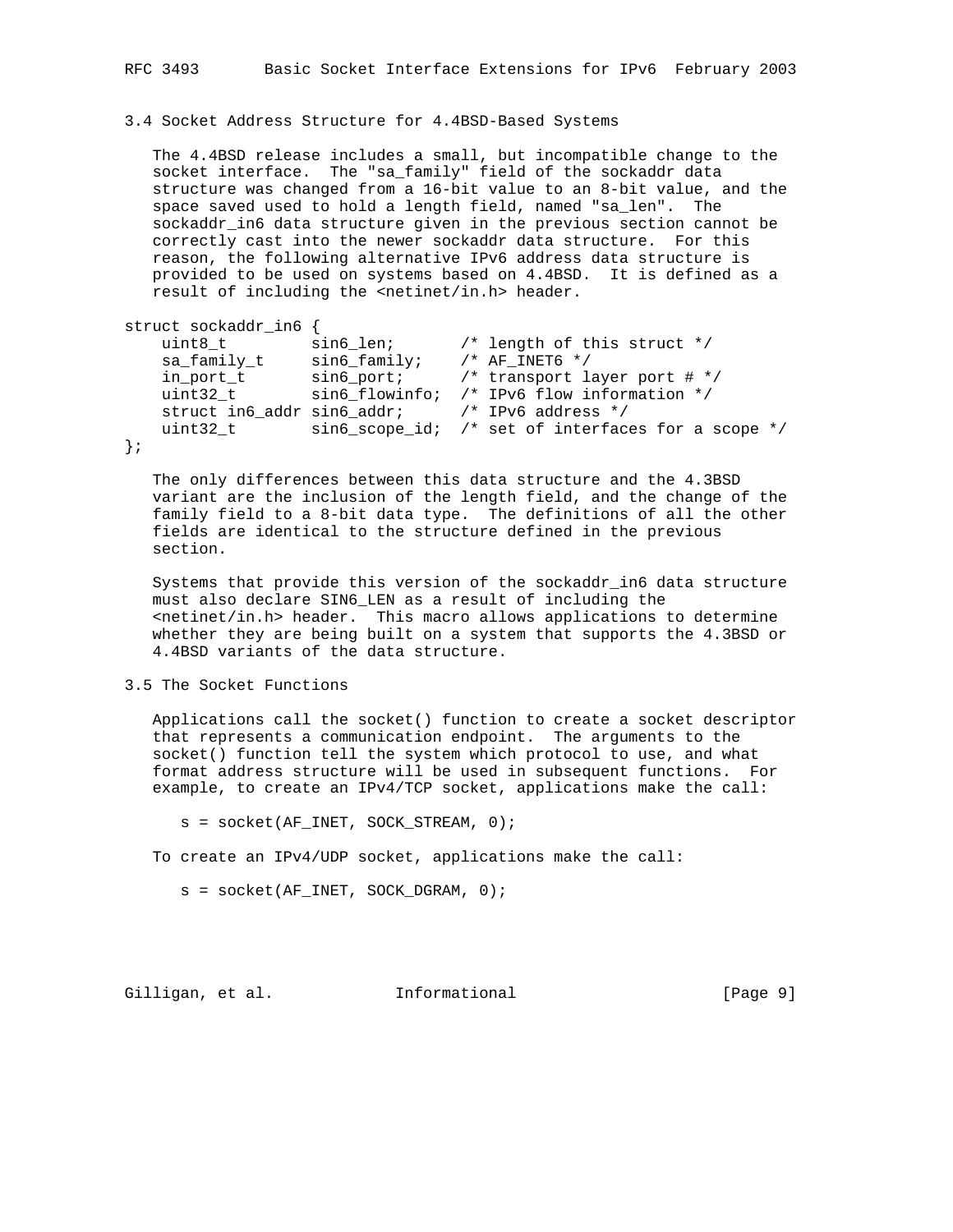Applications may create IPv6/TCP and IPv6/UDP sockets (which may also handle IPv4 communication as described in section 3.7) by simply using the constant AF\_INET6 instead of AF\_INET in the first argument. For example, to create an IPv6/TCP socket, applications make the call:

```
 s = socket(AF_INET6, SOCK_STREAM, 0);
```
To create an IPv6/UDP socket, applications make the call:

s = socket(AF\_INET6, SOCK\_DGRAM, 0);

 Once the application has created a AF\_INET6 socket, it must use the sockaddr\_in6 address structure when passing addresses in to the system. The functions that the application uses to pass addresses into the system are:

```
 bind()
 connect()
 sendmsg()
 sendto()
```
 The system will use the sockaddr\_in6 address structure to return addresses to applications that are using AF\_INET6 sockets. The functions that return an address from the system to an application are:

```
 accept()
 recvfrom()
 recvmsg()
 getpeername()
 getsockname()
```
 No changes to the syntax of the socket functions are needed to support IPv6, since all of the "address carrying" functions use an opaque address pointer, and carry an address length as a function argument.

3.6 Compatibility with IPv4 Applications

 In order to support the large base of applications using the original API, system implementations must provide complete source and binary compatibility with the original API. This means that systems must continue to support AF\_INET sockets and the sockaddr\_in address structure. Applications must be able to create IPv4/TCP and IPv4/UDP sockets using the AF\_INET constant in the socket() function, as

Gilligan, et al. Informational [Page 10]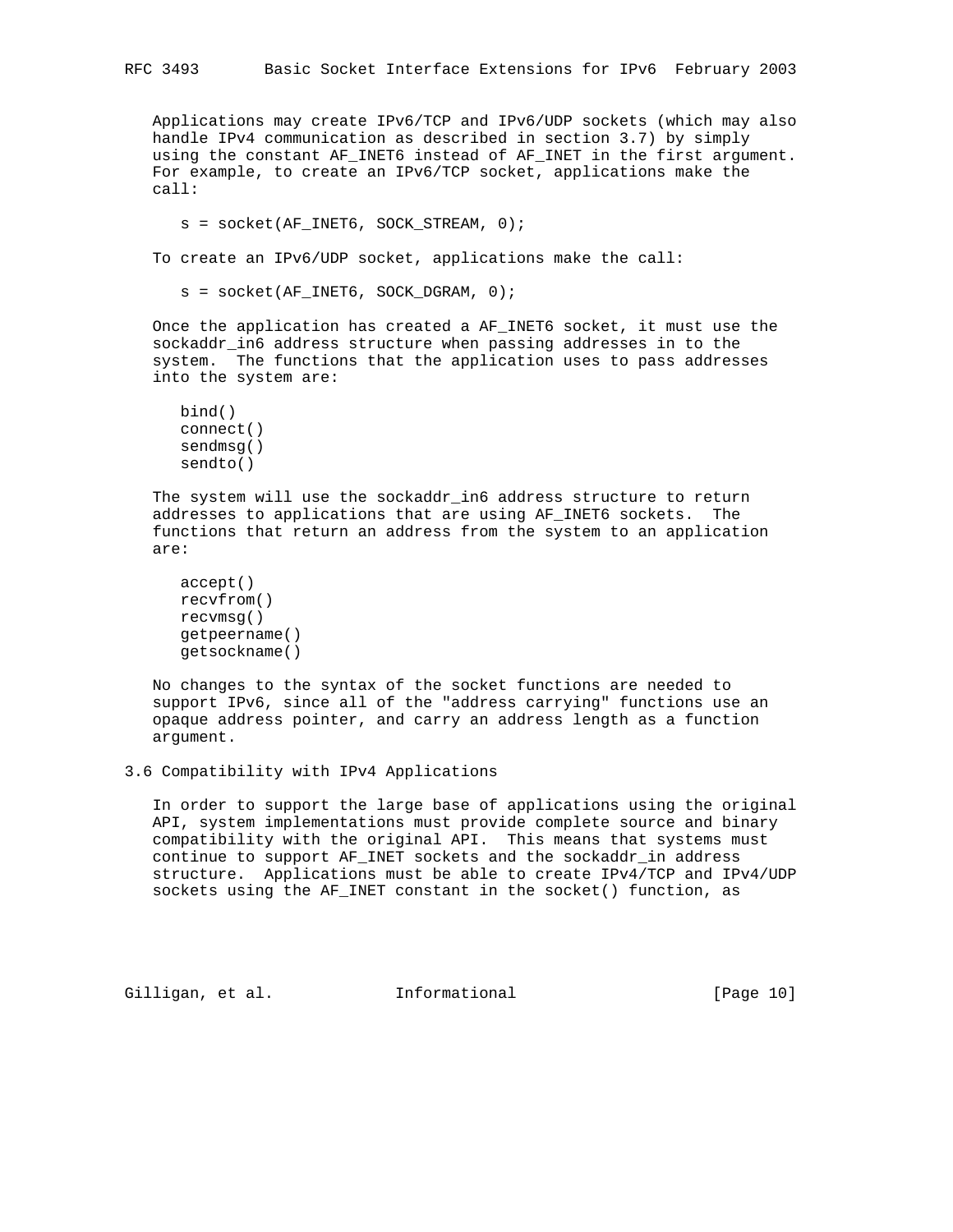described in the previous section. Applications should be able to hold a combination of IPv4/TCP, IPv4/UDP, IPv6/TCP and IPv6/UDP sockets simultaneously within the same process.

 Applications using the original API should continue to operate as they did on systems supporting only IPv4. That is, they should continue to interoperate with IPv4 nodes.

## 3.7 Compatibility with IPv4 Nodes

 The API also provides a different type of compatibility: the ability for IPv6 applications to interoperate with IPv4 applications. This feature uses the IPv4-mapped IPv6 address format defined in the IPv6 addressing architecture specification [2]. This address format allows the IPv4 address of an IPv4 node to be represented as an IPv6 address. The IPv4 address is encoded into the low-order 32 bits of the IPv6 address, and the high-order 96 bits hold the fixed prefix 0:0:0:0:0:FFFF. IPv4-mapped addresses are written as follows:

::FFFF:<IPv4-address>

 These addresses can be generated automatically by the getaddrinfo() function, as described in Section 6.1.

 Applications may use AF\_INET6 sockets to open TCP connections to IPv4 nodes, or send UDP packets to IPv4 nodes, by simply encoding the destination's IPv4 address as an IPv4-mapped IPv6 address, and passing that address, within a sockaddr\_in6 structure, in the connect() or sendto() call. When applications use AF\_INET6 sockets to accept TCP connections from IPv4 nodes, or receive UDP packets from IPv4 nodes, the system returns the peer's address to the application in the accept(), recvfrom(), or getpeername() call using a sockaddr\_in6 structure encoded this way.

 Few applications will likely need to know which type of node they are interoperating with. However, for those applications that do need to know, the IN6\_IS\_ADDR\_V4MAPPED() macro, defined in Section 6.4, is provided.

3.8 IPv6 Wildcard Address

 While the bind() function allows applications to select the source IP address of UDP packets and TCP connections, applications often want the system to select the source address for them. With IPv4, one specifies the address as the symbolic constant INADDR\_ANY (called the "wildcard" address) in the bind() call, or simply omits the bind() entirely.

Gilligan, et al. Informational [Page 11]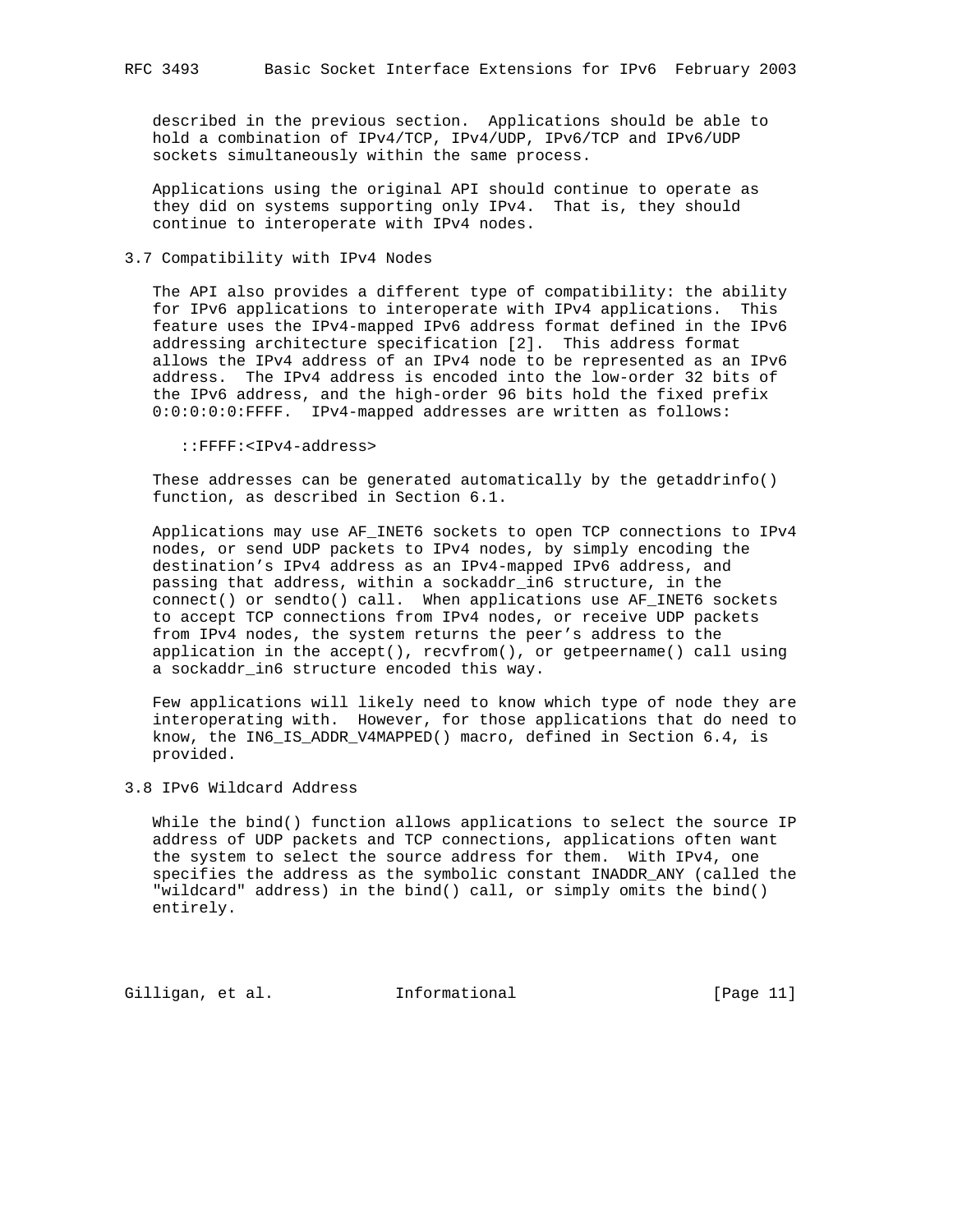Since the IPv6 address type is a structure (struct in6\_addr), a symbolic constant can be used to initialize an IPv6 address variable, but cannot be used in an assignment. Therefore systems provide the IPv6 wildcard address in two forms.

The first version is a global variable named "in6addr\_any" that is an in6\_addr structure. The extern declaration for this variable is defined in <netinet/in.h>:

extern const struct in6\_addr in6addr\_any;

 Applications use in6addr\_any similarly to the way they use INADDR\_ANY in IPv4. For example, to bind a socket to port number 23, but let the system select the source address, an application could use the following code:

```
 struct sockaddr_in6 sin6;
       . . .
      sin6.sin6_family = AF_INET6;
      sin6.sin6_flowinfo = 0;
     sin6.sin6\_port = htons(23);sinfo.sinfo\_addr = inbaddr_anyi /* structure assignment */
 . . .
     if (bind(s, (struct sockaddr *) \&sin 6, sizeof(sin6)) == -1)
             . . .
```
 The other version is a symbolic constant named IN6ADDR\_ANY\_INIT and is defined in  $\langle$ netinet/in.h>. This constant can be used to initialize an in6\_addr structure:

struct in6\_addr anyaddr = IN6ADDR\_ANY\_INIT;

 Note that this constant can be used ONLY at declaration time. It can not be used to assign a previously declared in6\_addr structure. For example, the following code will not work:

 /\* This is the WRONG way to assign an unspecified address \*/ struct sockaddr\_in6 sin6; . . . sin6.sin6\_addr = IN6ADDR\_ANY\_INIT; /\* will NOT compile \*/

 Be aware that the IPv4 INADDR\_xxx constants are all defined in host byte order but the IPv6 IN6ADDR\_xxx constants and the IPv6 in6addr\_xxx externals are defined in network byte order.

Gilligan, et al. Informational [Page 12]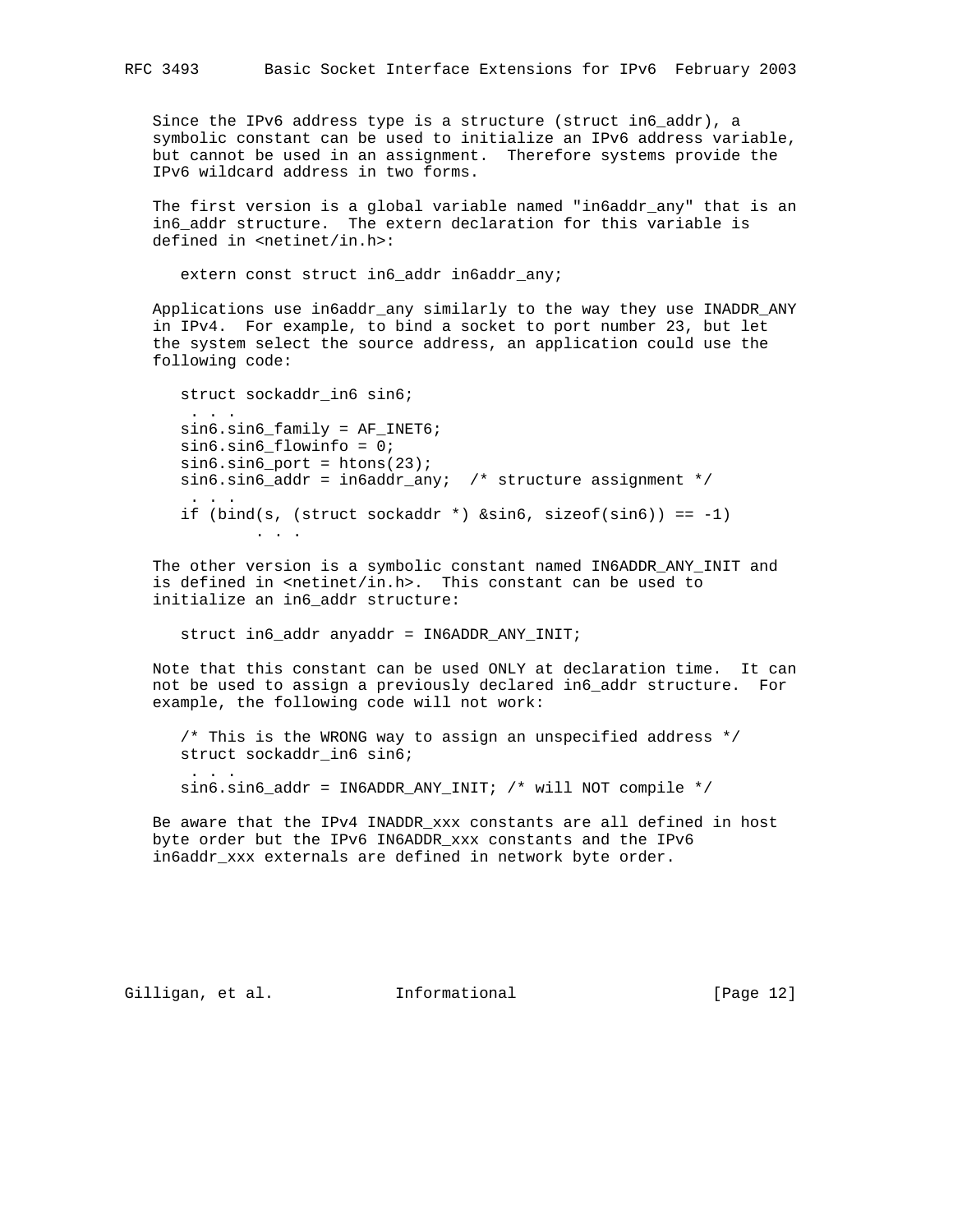RFC 3493 Basic Socket Interface Extensions for IPv6 February 2003

3.9 IPv6 Loopback Address

 Applications may need to send UDP packets to, or originate TCP connections to, services residing on the local node. In IPv4, they can do this by using the constant IPv4 address INADDR\_LOOPBACK in their connect(), sendto(), or sendmsg() call.

 IPv6 also provides a loopback address to contact local TCP and UDP services. Like the unspecified address, the IPv6 loopback address is provided in two forms -- a global variable and a symbolic constant.

 The global variable is an in6\_addr structure named "in6addr\_loopback." The extern declaration for this variable is defined in <netinet/in.h>:

extern const struct in6\_addr in6addr\_loopback;

 Applications use in6addr\_loopback as they would use INADDR\_LOOPBACK in IPv4 applications (but beware of the byte ordering difference mentioned at the end of the previous section). For example, to open a TCP connection to the local telnet server, an application could use the following code:

struct sockaddr\_in6 sin6;

 . . . sin6.sin6\_family = AF\_INET6; sin6.sin6\_flowinfo = 0;  $sin6.sin6\_port = htons(23);$  sin6.sin6\_addr = in6addr\_loopback; /\* structure assignment \*/ . . . if (connect(s, (struct sockaddr \*)  $\&sin6$ , sizeof(sin6)) == -1) . . .

 The symbolic constant is named IN6ADDR\_LOOPBACK\_INIT and is defined in <netinet/in.h>. It can be used at declaration time ONLY; for example:

struct in6\_addr loopbackaddr = IN6ADDR\_LOOPBACK\_INIT;

Like IN6ADDR ANY INIT, this constant cannot be used in an assignment to a previously declared IPv6 address variable.

Gilligan, et al. Informational [Page 13]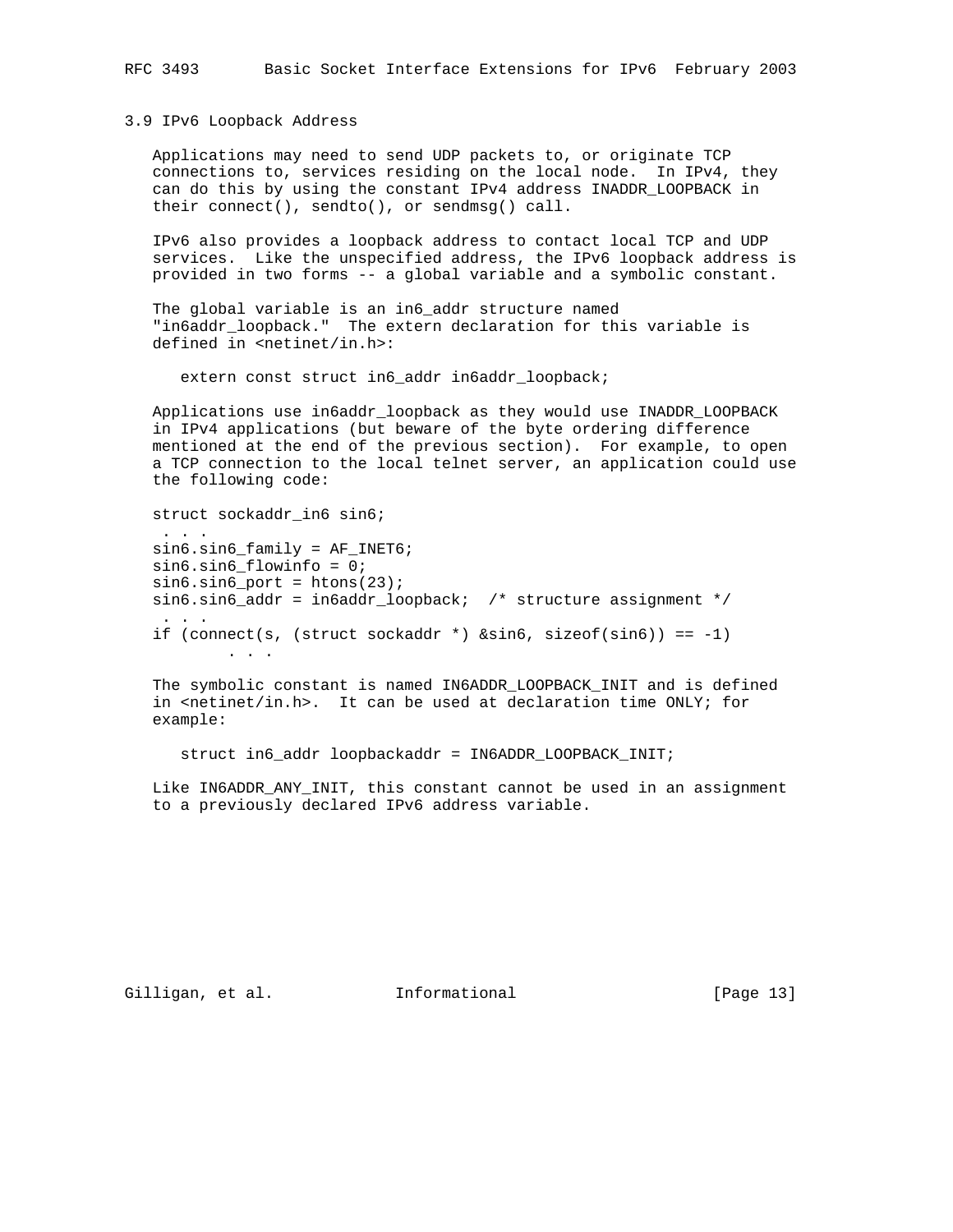### 3.10 Portability Additions

 One simple addition to the sockets API that can help application writers is the "struct sockaddr\_storage". This data structure can simplify writing code that is portable across multiple address families and platforms. This data structure is designed with the following goals.

- Large enough to accommodate all supported protocol-specific address structures.
- Aligned at an appropriate boundary so that pointers to it can be cast as pointers to protocol specific address structures and used to access the fields of those structures without alignment problems.

 The sockaddr\_storage structure contains field ss\_family which is of type sa\_family\_t. When a sockaddr\_storage structure is cast to a sockaddr structure, the ss\_family field of the sockaddr\_storage structure maps onto the sa\_family field of the sockaddr structure. When a sockaddr\_storage structure is cast as a protocol specific address structure, the ss\_family field maps onto a field of that structure that is of type sa\_family\_t and that identifies the protocol's address family.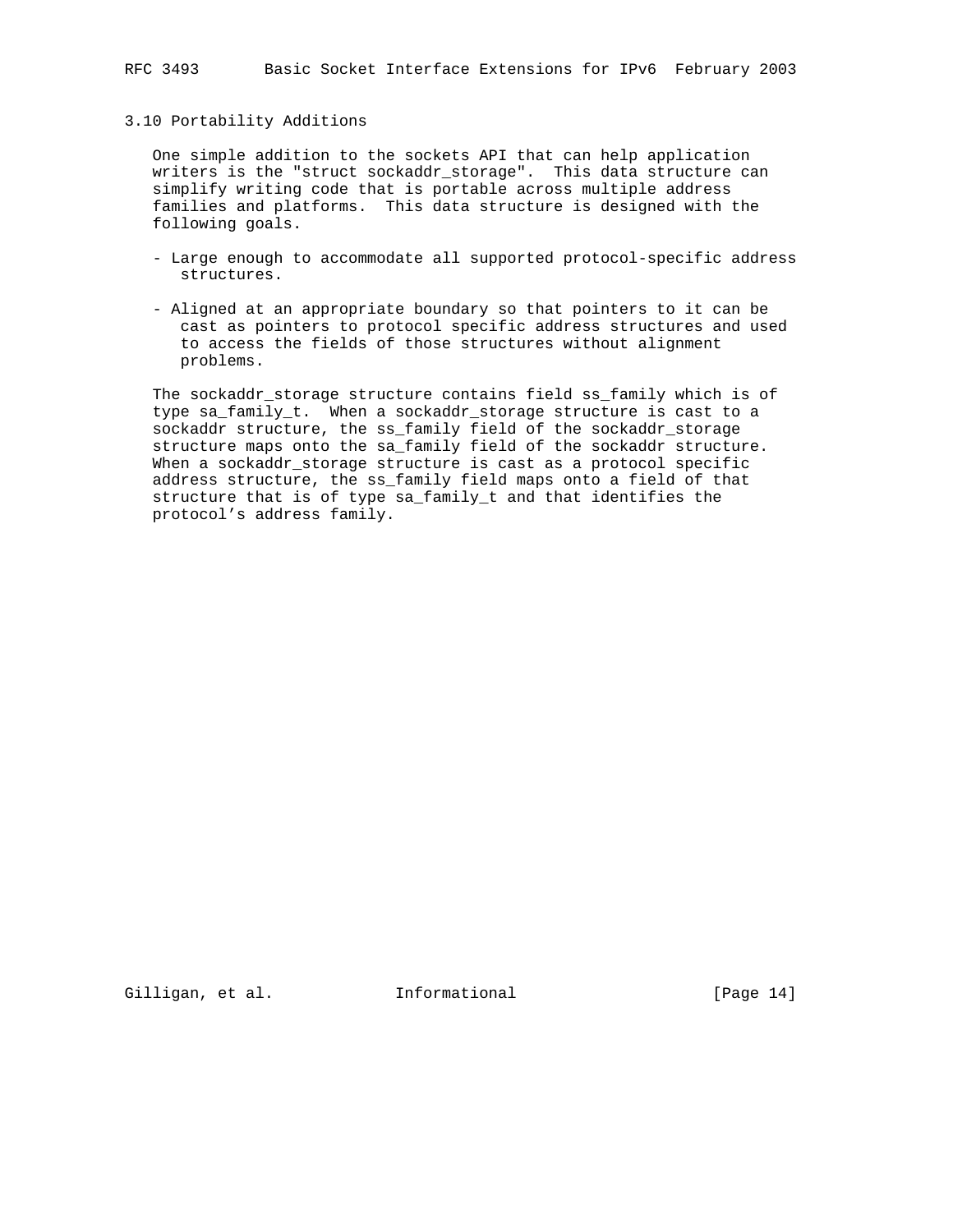```
 An example implementation design of such a data structure would be as
   follows.
/*
  * Desired design of maximum size and alignment
 */
#define _SS_MAXSIZE 128 /* Implementation specific max size */
#define _SS_ALIGNSIZE (sizeof (int64_t))
                        /* Implementation specific desired alignment */
/*
 * Definitions used for sockaddr_storage structure paddings design.
 */
#define _SS_PAD1SIZE (_SS_ALIGNSIZE - sizeof (sa_family_t))
#define _SS_PAD2SIZE (_SS_MAXSIZE - (sizeof (sa_family_t) +
                             _SS_PAD1SIZE + _SS_ALIGNSIZE))
struct sockaddr_storage {
    sa_family_t ss_family; /* address family */
    /* Following fields are implementation specific */
   char ___ss_pad1[_SS_PAD1SIZE];
              /* 6 byte pad, this is to make implementation
              /* specific pad up to alignment field that */
              /* follows explicit in the data structure */
 int64_t __ss_align; /* field to force desired structure */
 /* storage alignment */
 char __ss_pad2[_SS_PAD2SIZE];
 /* 112 byte pad to achieve desired size, */
              /* _SS_MAXSIZE value minus size of ss_family */
             /* __ss_pad1, __ss_align fields is 112 */
```
};

 The above example implementation illustrates a data structure which will align on a 64-bit boundary. An implementation-specific field "\_\_ss\_align" along with "\_\_ss\_pad1" is used to force a 64-bit alignment which covers proper alignment good enough for the needs of sockaddr\_in6 (IPv6), sockaddr\_in (IPv4) address data structures. The size of padding field \_\_ss\_pad1 depends on the chosen alignment boundary. The size of padding field \_\_ss\_pad2 depends on the value of overall size chosen for the total size of the structure. This size and alignment are represented in the above example by implementation specific (not required) constants \_SS\_MAXSIZE (chosen value 128) and \_SS\_ALIGNSIZE (with chosen value 8). Constants \_SS\_PAD1SIZE (derived value 6) and \_SS\_PAD2SIZE (derived value 112) are also for illustration and not required. The derived values assume sa\_family\_t is 2 bytes. The implementation specific definitions and structure field names above start with an underscore to denote implementation private namespace. Portable code is not expected to access or reference those fields or constants.

Gilligan, et al. Informational [Page 15]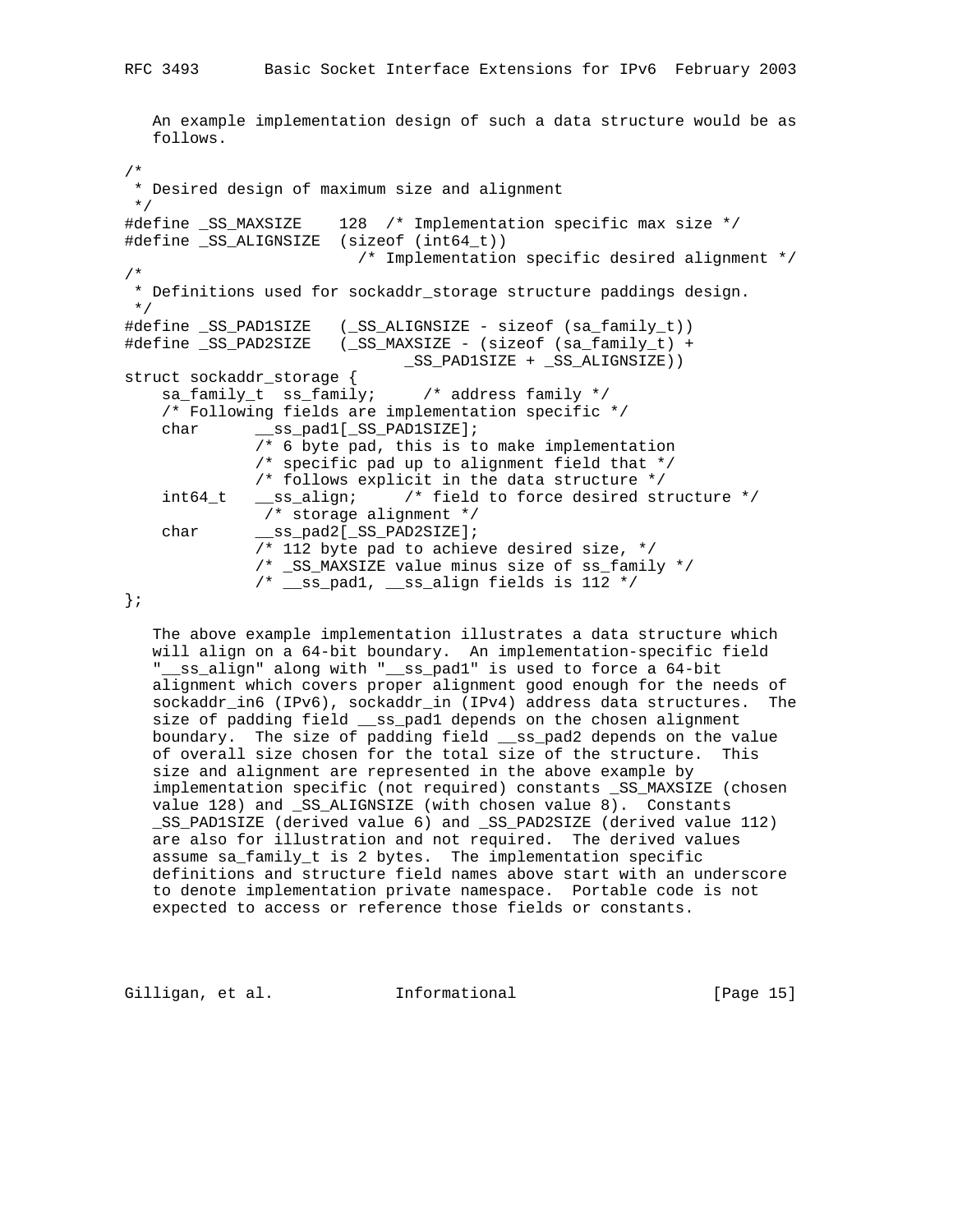On implementations where the sockaddr data structure includes a "sa\_len" field this data structure would look like this: /\* \* Definitions used for sockaddr\_storage structure paddings design. \*/ #define \_SS\_PAD1SIZE (\_SS\_ALIGNSIZE - (sizeof (uint8\_t) + sizeof (sa\_family\_t)) #define \_SS\_PAD2SIZE (\_SS\_MAXSIZE - (sizeof (uint8\_t) + sizeof (sa\_family\_t) + \_SS\_PAD1SIZE + \_SS\_ALIGNSIZE)) struct sockaddr\_storage { uint8\_t ss\_len; /\* address length \*/ sa\_family\_t ss\_family; /\* address family \*/ /\* Following fields are implementation specific \*/ char \_\_\_ss\_pad1[\_SS\_PAD1SIZE]; /\* 6 byte pad, this is to make implementation /\* specific pad up to alignment field that \*/ /\* follows explicit in the data structure \*/ int64\_t \_\_ss\_align; /\* field to force desired structure \*/ /\* storage alignment \*/ char \_\_\_ss\_pad2[\_SS\_PAD2SIZE]; /\* 112 byte pad to achieve desired size, \*/ /\* \_SS\_MAXSIZE value minus size of ss\_len, \*/ /\* \_\_ss\_family, \_\_ss\_pad1, \_\_ss\_align fields is 112 \*/ };

## 4. Interface Identification

 This API uses an interface index (a small positive integer) to identify the local interface on which a multicast group is joined (Section 5.2). Additionally, the advanced API [4] uses these same interface indexes to identify the interface on which a datagram is received, or to specify the interface on which a datagram is to be sent.

 Interfaces are normally known by names such as "le0", "sl1", "ppp2", and the like. On Berkeley-derived implementations, when an interface is made known to the system, the kernel assigns a unique positive integer value (called the interface index) to that interface. These are small positive integers that start at 1. (Note that 0 is never used for an interface index.) There may be gaps so that there is no current interface for a particular positive interface index.

 This API defines two functions that map between an interface name and index, a third function that returns all the interface names and indexes, and a fourth function to return the dynamic memory allocated by the previous function. How these functions are implemented is

Gilligan, et al. Informational [Page 16]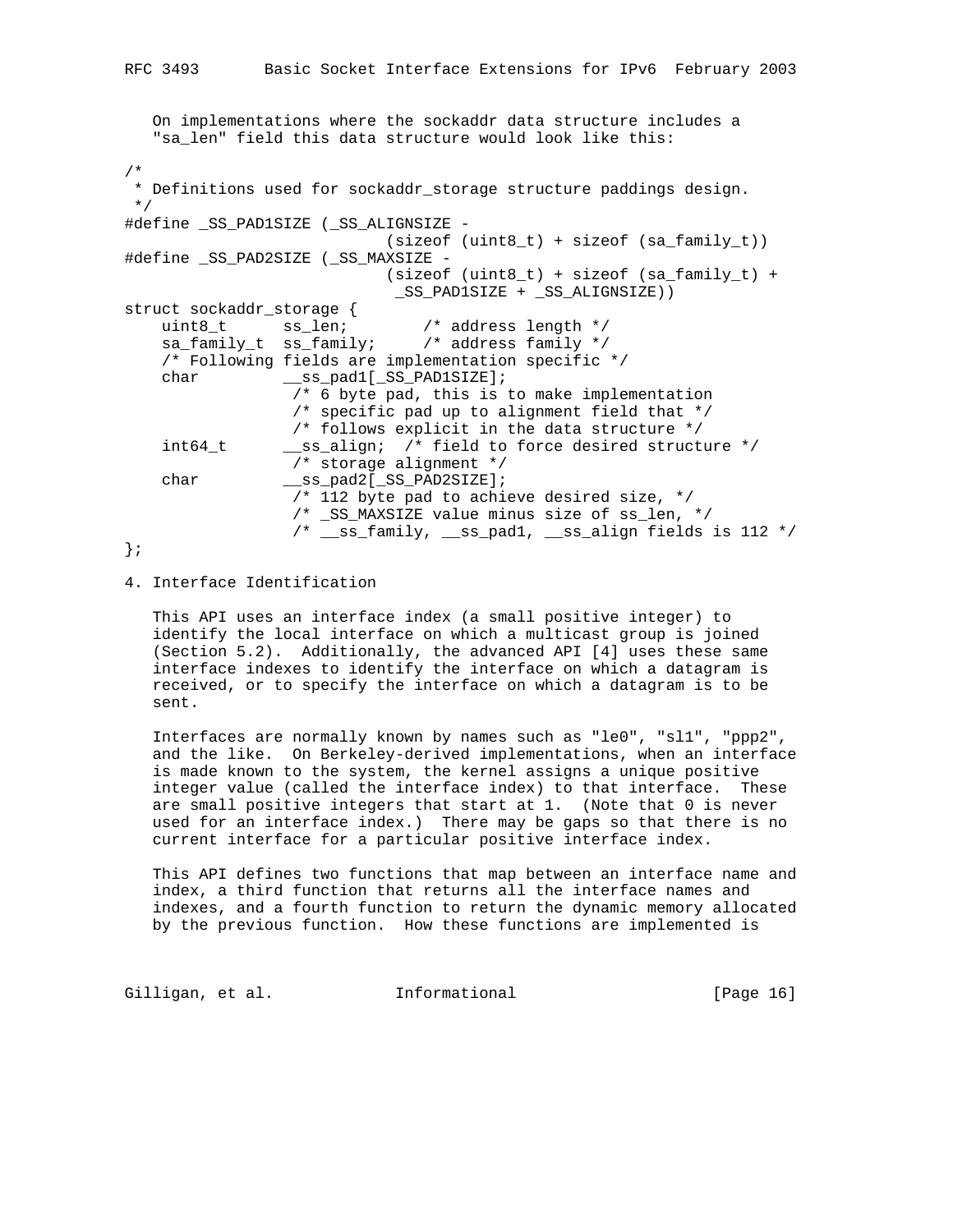left up to the implementation. 4.4BSD implementations can implement these functions using the existing sysctl() function with the NET\_RT\_IFLIST command. Other implementations may wish to use ioctl() for this purpose.

4.1 Name-to-Index

 The first function maps an interface name into its corresponding index.

#include <net/if.h>

unsigned int if\_nametoindex(const char \*ifname);

 If ifname is the name of an interface, the if\_nametoindex() function shall return the interface index corresponding to name ifname; otherwise, it shall return zero. No errors are defined.

4.2 Index-to-Name

 The second function maps an interface index into its corresponding name.

#include <net/if.h>

char \*if\_indextoname(unsigned int ifindex, char \*ifname);

 When this function is called, the ifname argument shall point to a buffer of at least IF\_NAMESIZE bytes. The function shall place in this buffer the name of the interface with index ifindex. (IF\_NAMESIZE is also defined in <net/if.h> and its value includes a terminating null byte at the end of the interface name.) If ifindex is an interface index, then the function shall return the value supplied in ifname, which points to a buffer now containing the interface name. Otherwise, the function shall return a NULL pointer and set errno to indicate the error. If there is no interface corresponding to the specified index, errno is set to ENXIO. If there was a system error (such as running out of memory), errno would be set to the proper value (e.g., ENOMEM).

Gilligan, et al. Informational [Page 17]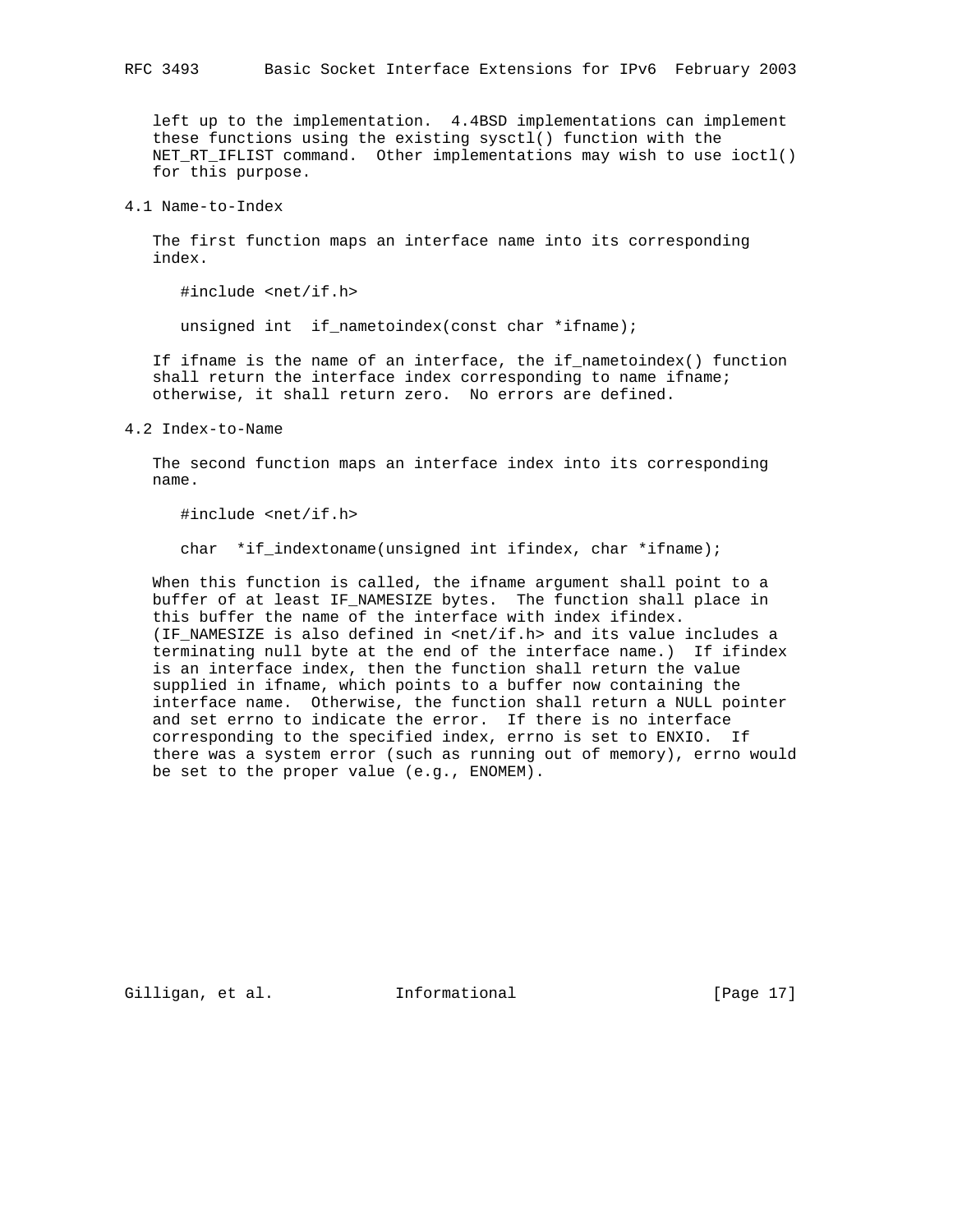4.3 Return All Interface Names and Indexes

 The if\_nameindex structure holds the information about a single interface and is defined as a result of including the <net/if.h> header.

```
 struct if_nameindex {
 unsigned int if_index; /* 1, 2, ... */char *if\_name: /* null terminated name: "le0", ... */ };
```
 The final function returns an array of if\_nameindex structures, one structure per interface.

#include <net/if.h>

struct if\_nameindex \*if\_nameindex(void);

 The end of the array of structures is indicated by a structure with an if\_index of 0 and an if\_name of NULL. The function returns a NULL pointer upon an error, and would set errno to the appropriate value.

 The memory used for this array of structures along with the interface names pointed to by the if\_name members is obtained dynamically. This memory is freed by the next function.

4.4 Free Memory

 The following function frees the dynamic memory that was allocated by if\_nameindex().

#include <net/if.h>

void if\_freenameindex(struct if\_nameindex \*ptr);

 The ptr argument shall be a pointer that was returned by if\_nameindex(). After if\_freenameindex() has been called, the application shall not use the array of which ptr is the address.

5. Socket Options

 A number of new socket options are defined for IPv6. All of these new options are at the IPPROTO\_IPV6 level. That is, the "level" parameter in the getsockopt() and setsockopt() calls is IPPROTO\_IPV6 when using these options. The constant name prefix IPV6\_ is used in all of the new socket options. This serves to clearly identify these options as applying to IPv6.

Gilligan, et al. Informational [Page 18]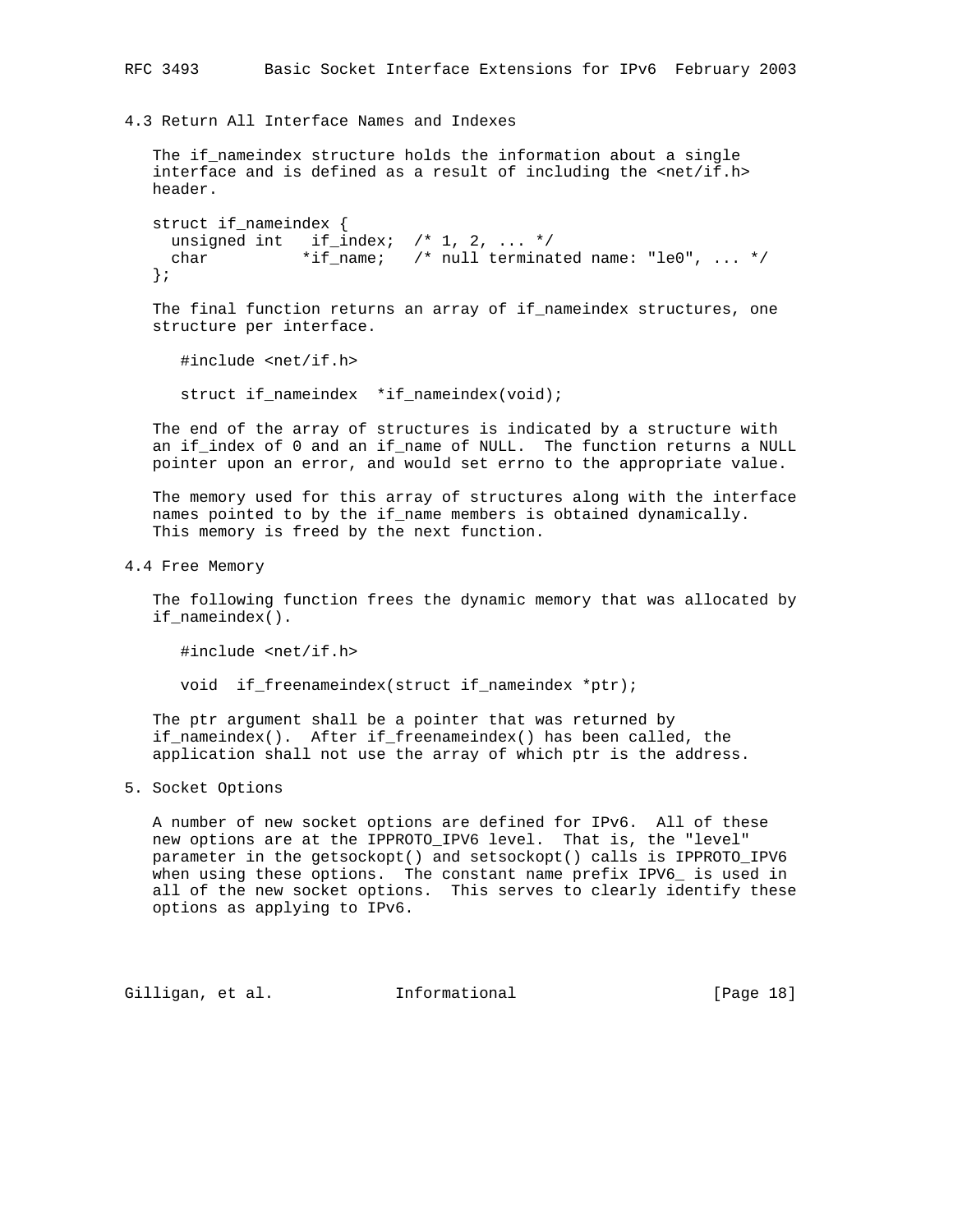The declaration for IPPROTO\_IPV6, the new IPv6 socket options, and related constants defined in this section are obtained by including the header <netinet/in.h>.

5.1 Unicast Hop Limit

 A new setsockopt() option controls the hop limit used in outgoing unicast IPv6 packets. The name of this option is IPV6\_UNICAST\_HOPS, and it is used at the IPPROTO\_IPV6 layer. The following example illustrates how it is used:

int hoplimit = 10;

 if (setsockopt(s, IPPROTO\_IPV6, IPV6\_UNICAST\_HOPS, (char \*) &hoplimit, sizeof(hoplimit)) == -1) perror("setsockopt IPV6\_UNICAST\_HOPS");

 When the IPV6\_UNICAST\_HOPS option is set with setsockopt(), the option value given is used as the hop limit for all subsequent unicast packets sent via that socket. If the option is not set, the system selects a default value. The integer hop limit value (called x) is interpreted as follows:

 x < -1: return an error of EINVAL  $x = -1:$  is the community of  $x = -1:$  $0 \le x \le 255$ : use x x >= 256: return an error of EINVAL

 The IPV6\_UNICAST\_HOPS option may be used with getsockopt() to determine the hop limit value that the system will use for subsequent unicast packets sent via that socket. For example:

 int hoplimit; socklen\_t len = sizeof(hoplimit); if (getsockopt(s, IPPROTO\_IPV6, IPV6\_UNICAST\_HOPS, (char \*) &hoplimit, &len) == -1) perror("getsockopt IPV6\_UNICAST\_HOPS"); else printf("Using %d for hop limit.\n", hoplimit);

5.2 Sending and Receiving Multicast Packets

 IPv6 applications may send multicast packets by simply specifying an IPv6 multicast address as the destination address, for example in the destination address argument of the sendto() function.

Gilligan, et al. Informational [Page 19]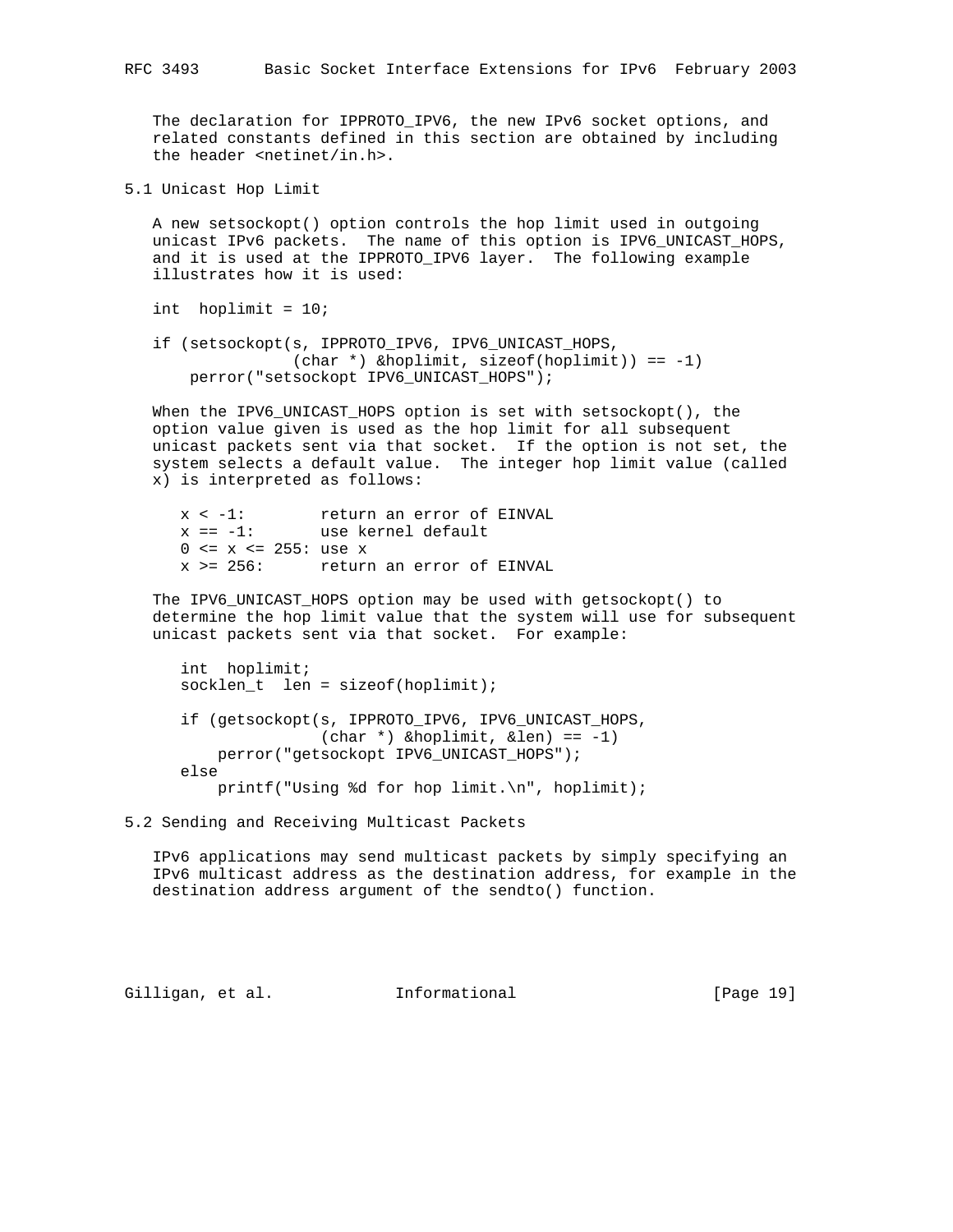Three socket options at the IPPROTO\_IPV6 layer control some of the parameters for sending multicast packets. Setting these options is not required: applications may send multicast packets without using these options. The setsockopt() options for controlling the sending of multicast packets are summarized below. These three options can also be used with getsockopt().

IPV6\_MULTICAST\_IF

 Set the interface to use for outgoing multicast packets. The argument is the index of the interface to use. If the interface index is specified as zero, the system selects the interface (for example, by looking up the address in a routing table and using the resulting interface).

Argument type: unsigned int

## IPV6\_MULTICAST\_HOPS

 Set the hop limit to use for outgoing multicast packets. (Note a separate option - IPV6\_UNICAST\_HOPS - is provided to set the hop limit to use for outgoing unicast packets.)

 The interpretation of the argument is the same as for the IPV6\_UNICAST\_HOPS option:

 x < -1: return an error of EINVAL x == -1: use kernel default  $0 \le x \le 255$ : use x x >= 256: return an error of EINVAL

> If IPV6\_MULTICAST\_HOPS is not set, the default is 1 (same as IPv4 today)

Argument type: int

IPV6\_MULTICAST\_LOOP

 If a multicast datagram is sent to a group to which the sending host itself belongs (on the outgoing interface), a copy of the datagram is looped back by the IP layer for local delivery if this option is set to 1. If this option is set to 0 a copy is not looped back. Other option values return an error of EINVAL.

Gilligan, et al. Informational [Page 20]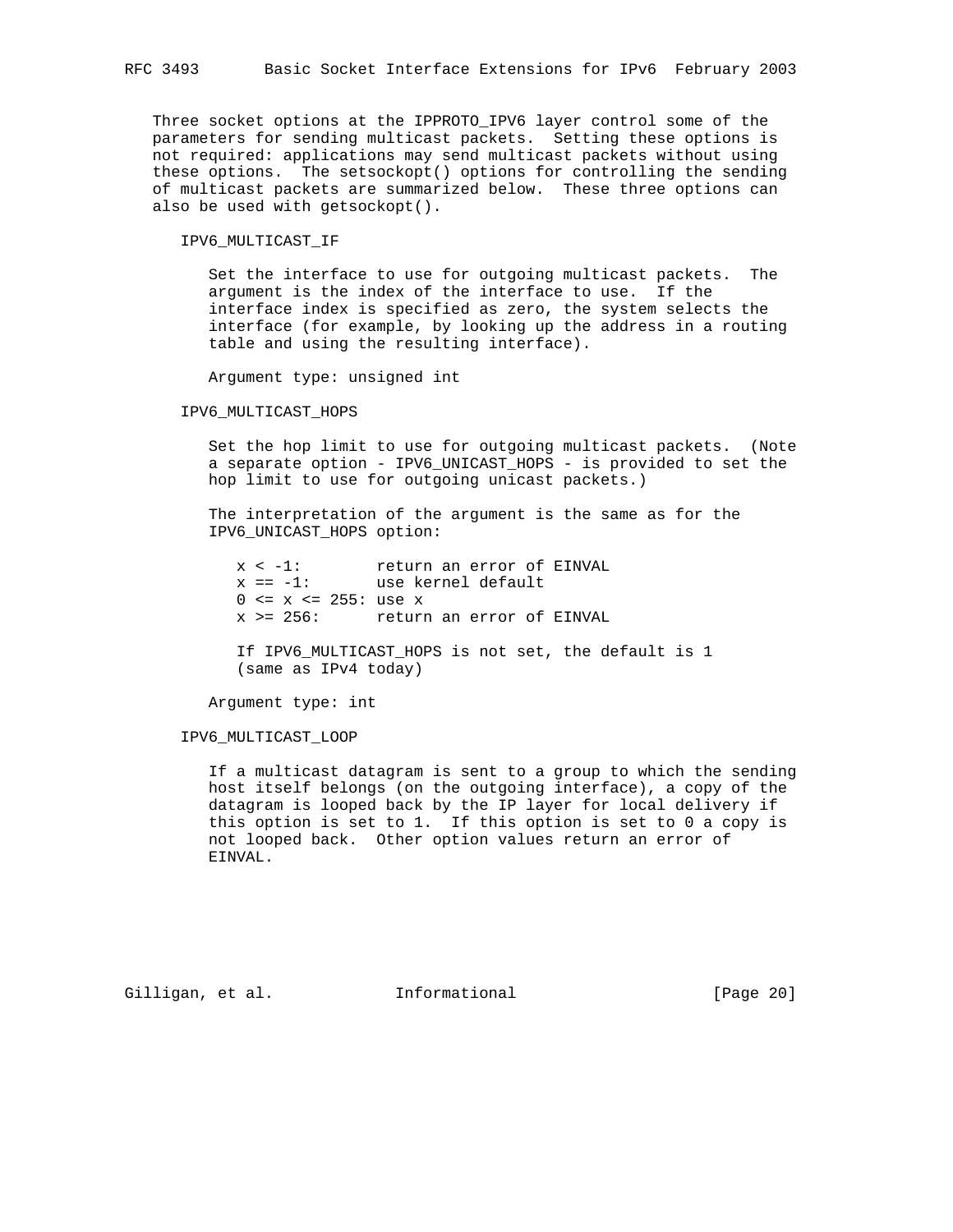If IPV6\_MULTICAST\_LOOP is not set, the default is 1 (loopback; same as IPv4 today).

Argument type: unsigned int

 The reception of multicast packets is controlled by the two setsockopt() options summarized below. An error of EOPNOTSUPP is returned if these two options are used with getsockopt().

## IPV6\_JOIN\_GROUP

 Join a multicast group on a specified local interface. If the interface index is specified as 0, the kernel chooses the local interface. For example, some kernels look up the multicast group in the normal IPv6 routing table and use the resulting interface.

Argument type: struct ipv6\_mreq

IPV6\_LEAVE\_GROUP

 Leave a multicast group on a specified interface. If the interface index is specified as 0, the system may choose a multicast group membership to drop by matching the multicast address only.

Argument type: struct ipv6\_mreq

 The argument type of both of these options is the ipv6\_mreq structure, defined as a result of including the <netinet/in.h> header;

```
 struct ipv6_mreq {
    struct in6_addr ipv6mr_multiaddr; /* IPv6 multicast addr */
   unsigned int ipv6mr_interface; /* interface index */
 };
```
 Note that to receive multicast datagrams a process must join the multicast group to which datagrams will be sent. UDP applications must also bind the UDP port to which datagrams will be sent. Some processes also bind the multicast group address to the socket, in addition to the port, to prevent other datagrams destined to that same port from being delivered to the socket.

Gilligan, et al. Informational [Page 21]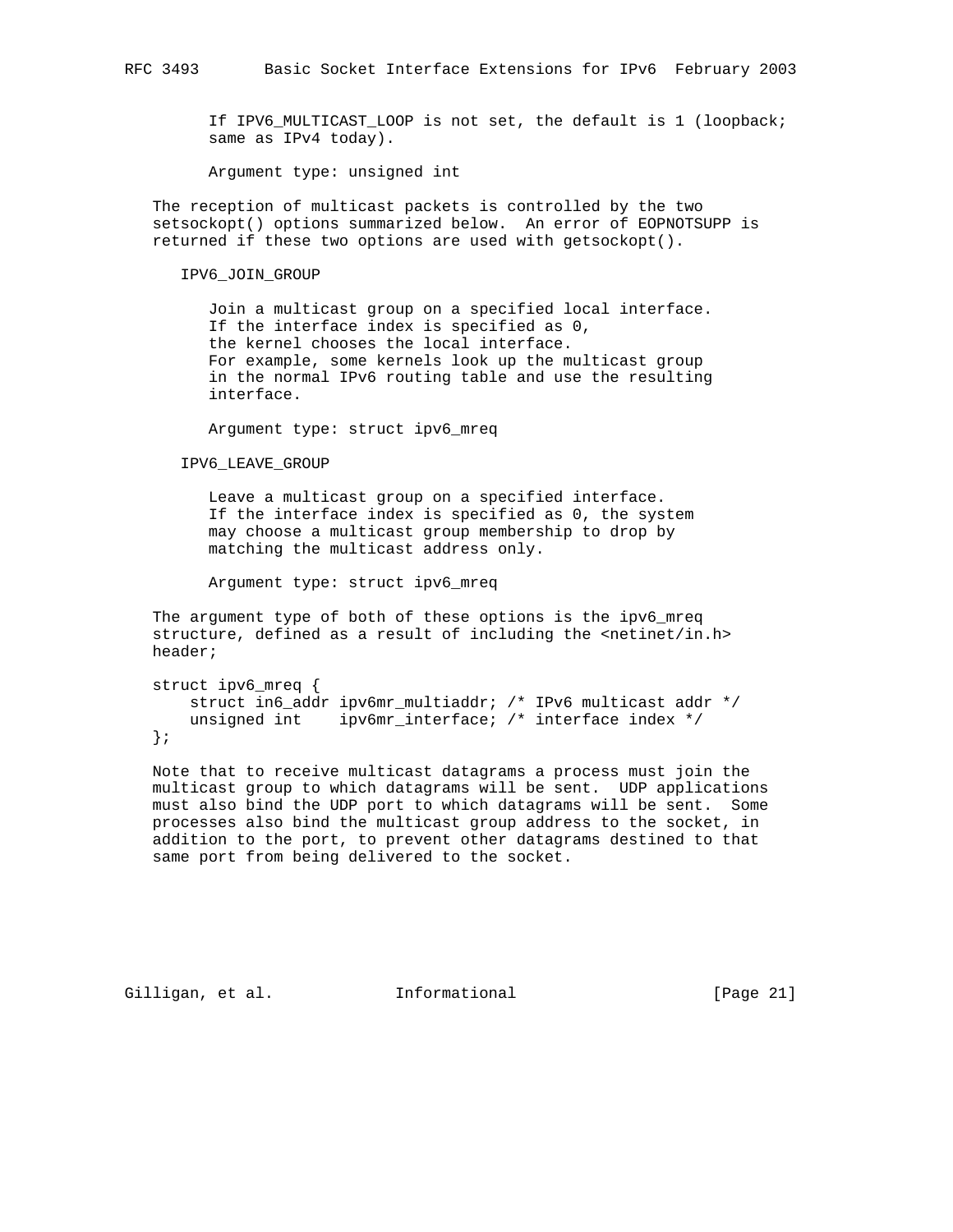5.3 IPV6\_V6ONLY option for AF\_INET6 Sockets

 This socket option restricts AF\_INET6 sockets to IPv6 communications only. As stated in section <3.7 Compatibility with IPv4 Nodes>, AF\_INET6 sockets may be used for both IPv4 and IPv6 communications. Some applications may want to restrict their use of an AF\_INET6 socket to IPv6 communications only. For these applications the IPV6\_V6ONLY socket option is defined. When this option is turned on, the socket can be used to send and receive IPv6 packets only. This is an IPPROTO\_IPV6 level option. This option takes an int value. This is a boolean option. By default this option is turned off.

Here is an example of setting this option:

```
int on = 1;
 if (setsockopt(s, IPPROTO_IPV6, IPV6_V6ONLY,
              (char *)&on, sizeof(on)) == -1)
    perror("setsockopt IPV6_V6ONLY");
 else
     printf("IPV6_V6ONLY set\n");
```
 Note - This option has no effect on the use of IPv4 Mapped addresses which enter a node as a valid IPv6 addresses for IPv6 communications as defined by Stateless IP/ICMP Translation Algorithm (SIIT) [5].

 An example use of this option is to allow two versions of the same server process to run on the same port, one providing service over IPv6, the other providing the same service over IPv4.

6. Library Functions

 New library functions are needed to perform a variety of operations with IPv6 addresses. Functions are needed to lookup IPv6 addresses in the Domain Name System (DNS). Both forward lookup (nodename-to address translation) and reverse lookup (address-to-nodename translation) need to be supported. Functions are also needed to convert IPv6 addresses between their binary and textual form.

 We note that the two existing functions, gethostbyname() and gethostbyaddr(), are left as-is. New functions are defined to handle both IPv4 and IPv6 addresses.

 The commonly used function gethostbyname() is inadequate for many applications, first because it provides no way for the caller to specify anything about the types of addresses desired (IPv4 only, IPv6 only, IPv4-mapped IPv6 are OK, etc.), and second because many implementations of this function are not thread safe. RFC 2133

Gilligan, et al. 1nformational [Page 22]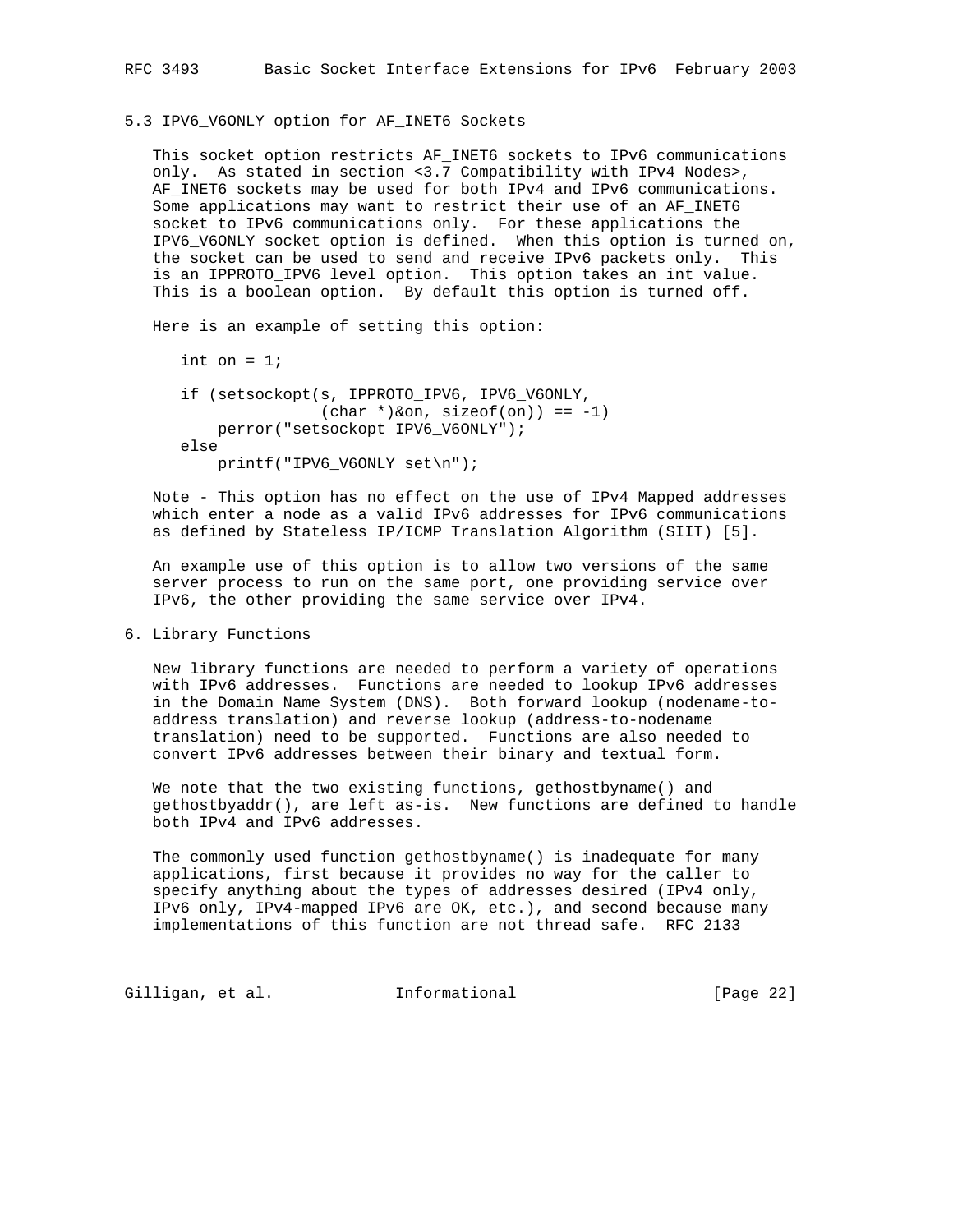defined a function named gethostbyname2() but this function was also inadequate, first because its use required setting a global option (RES\_USE\_INET6) when IPv6 addresses were required, and second because a flag argument is needed to provide the caller with additional control over the types of addresses required. The gethostbyname2() function was deprecated in RFC 2553 and is no longer part of the basic API.

6.1 Protocol-Independent Nodename and Service Name Translation

 Nodename-to-address translation is done in a protocol-independent fashion using the getaddrinfo() function.

```
#include <sys/socket.h>
#include <netdb.h>
```
int getaddrinfo(const char \*nodename, const char \*servname, const struct addrinfo \*hints, struct addrinfo \*\*res);

void freeaddrinfo(struct addrinfo \*ai);

```
struct addrinfo {
  int ai_flags; /* AI_PASSIVE, AI_CANONNAME,
                         AI_NUMERICHOST, .. */
 int ai_family; /* AF_xxx */
 int ai_socktype; /* SOCK_xxx */
 int ai_protocol; /* 0 or IPPROTO_xxx for IPv4 and IPv6 */
 socklen_t ai_addrlen; /* length of ai_addr */
 char *ai_canonname; /* canonical name for nodename */
  struct sockaddr *ai_addr; /* binary address */
  struct addrinfo *ai_next; /* next structure in linked list */
};
```
 The getaddrinfo() function translates the name of a service location (for example, a host name) and/or a service name and returns a set of socket addresses and associated information to be used in creating a socket with which to address the specified service.

 The nodename and servname arguments are either null pointers or pointers to null-terminated strings. One or both of these two arguments must be a non-null pointer.

 The format of a valid name depends on the address family or families. If a specific family is not given and the name could be interpreted as valid within multiple supported families, the implementation will attempt to resolve the name in all supported families and, in absence of errors, one or more results shall be returned.

Gilligan, et al. 1nformational [Page 23]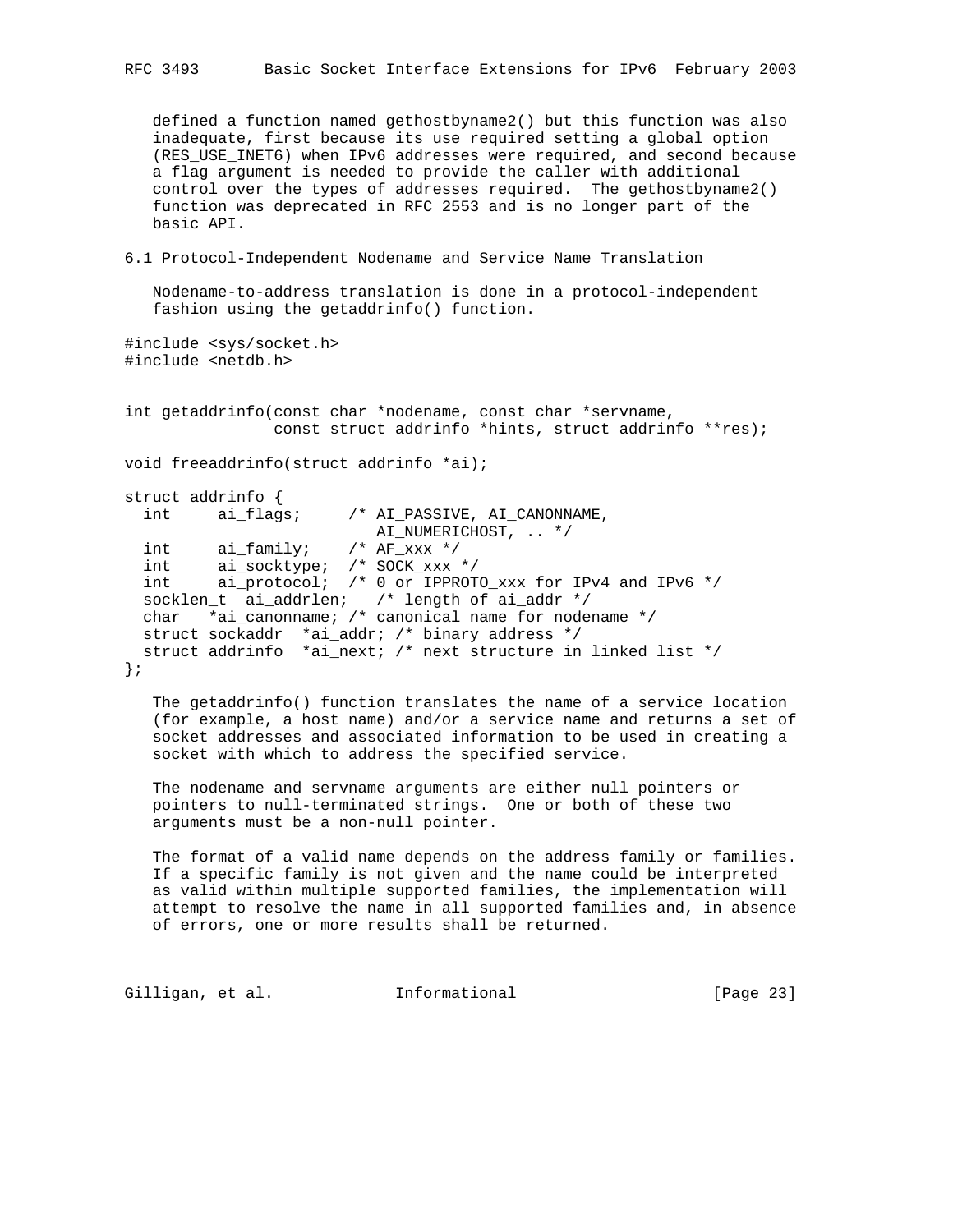If the nodename argument is not null, it can be a descriptive name or can be an address string. If the specified address family is AF\_INET, AF\_INET6, or AF\_UNSPEC, valid descriptive names include host names. If the specified address family is AF INET or AF UNSPEC, address strings using Internet standard dot notation as specified in inet\_addr() are valid. If the specified address family is AF\_INET6 or AF\_UNSPEC, standard IPv6 text forms described in inet\_pton() are valid.

 If nodename is not null, the requested service location is named by nodename; otherwise, the requested service location is local to the caller.

 If servname is null, the call shall return network-level addresses for the specified nodename. If servname is not null, it is a null terminated character string identifying the requested service. This can be either a descriptive name or a numeric representation suitable for use with the address family or families. If the specified address family is AF\_INET, AF\_INET6 or AF\_UNSPEC, the service can be specified as a string specifying a decimal port number.

 If the argument hints is not null, it refers to a structure containing input values that may direct the operation by providing options and by limiting the returned information to a specific socket type, address family and/or protocol. In this hints structure every member other than ai\_flags, ai\_family, ai\_socktype and ai\_protocol shall be set to zero or a null pointer. A value of AF\_UNSPEC for ai family means that the caller shall accept any address family. A value of zero for ai\_socktype means that the caller shall accept any socket type. A value of zero for ai\_protocol means that the caller shall accept any protocol. If hints is a null pointer, the behavior shall be as if it referred to a structure containing the value zero for the ai\_flags, ai\_socktype and ai\_protocol fields, and AF\_UNSPEC for the ai\_family field.

Note:

- 1. If the caller handles only TCP and not UDP, for example, then the ai\_protocol member of the hints structure should be set to IPPROTO\_TCP when getaddrinfo() is called.
- 2. If the caller handles only IPv4 and not IPv6, then the ai\_family member of the hints structure should be set to AF\_INET when getaddrinfo() is called.

Gilligan, et al. 1nformational [Page 24]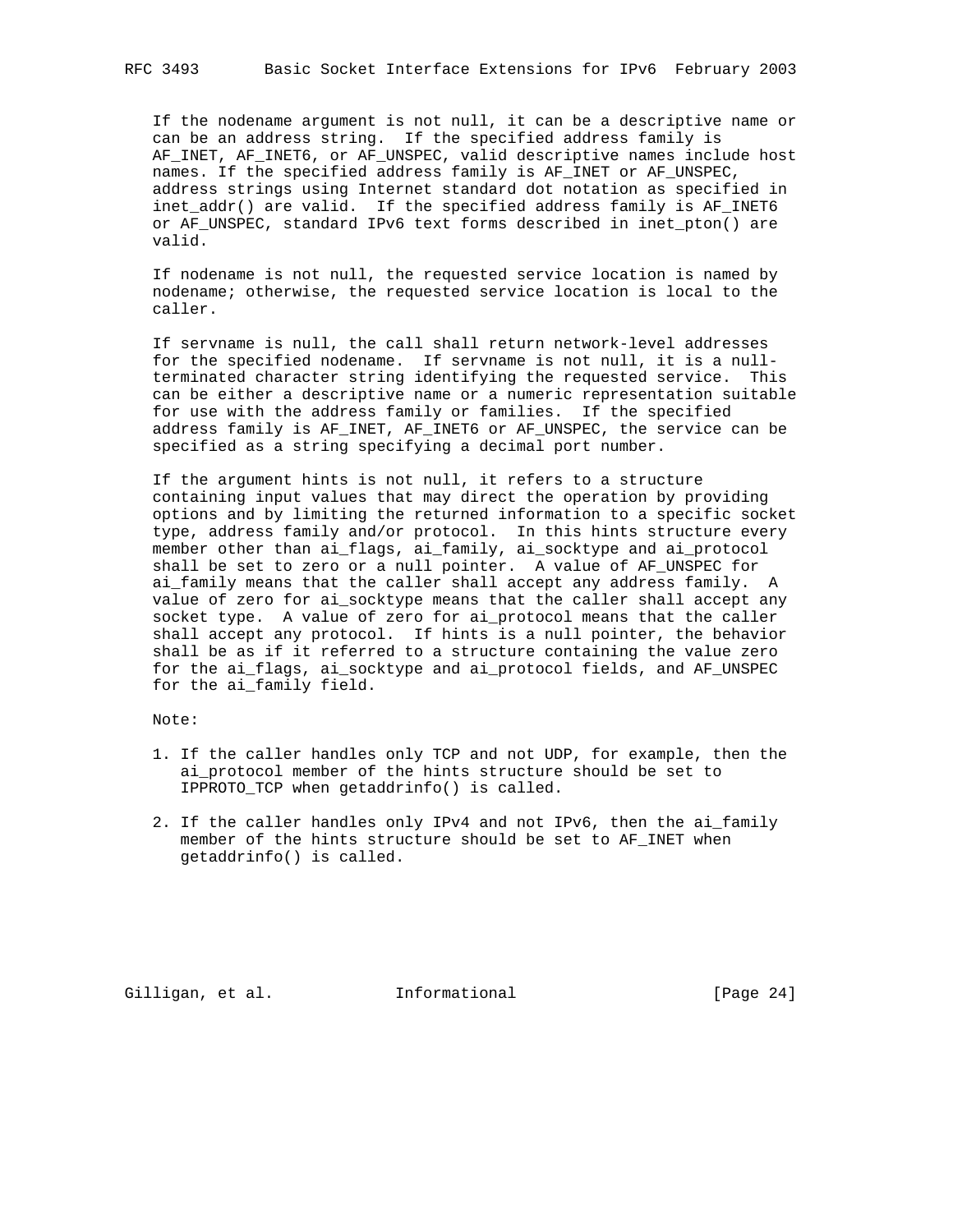The ai\_flags field to which hints parameter points shall be set to zero or be the bitwise-inclusive OR of one or more of the values AI\_PASSIVE, AI\_CANONNAME, AI\_NUMERICHOST, AI\_NUMERICSERV, AI\_V4MAPPED, AI\_ALL, and AI\_ADDRCONFIG.

 If the AI\_PASSIVE flag is specified, the returned address information shall be suitable for use in binding a socket for accepting incoming connections for the specified service (i.e., a call to bind()). In this case, if the nodename argument is null, then the IP address portion of the socket address structure shall be set to INADDR\_ANY for an IPv4 address or IN6ADDR\_ANY\_INIT for an IPv6 address. If the AI\_PASSIVE flag is not specified, the returned address information shall be suitable for a call to connect() (for a connection-mode protocol) or for a call to connect(), sendto() or sendmsg() (for a connectionless protocol). In this case, if the nodename argument is null, then the IP address portion of the socket address structure shall be set to the loopback address. This flag is ignored if the nodename argument is not null.

 If the AI\_CANONNAME flag is specified and the nodename argument is not null, the function shall attempt to determine the canonical name corresponding to nodename (for example, if nodename is an alias or shorthand notation for a complete name).

 If the AI\_NUMERICHOST flag is specified, then a non-null nodename string supplied shall be a numeric host address string. Otherwise, an [EAI\_NONAME] error is returned. This flag shall prevent any type of name resolution service (for example, the DNS) from being invoked.

 If the AI\_NUMERICSERV flag is specified, then a non-null servname string supplied shall be a numeric port string. Otherwise, an [EAI\_NONAME] error shall be returned. This flag shall prevent any type of name resolution service (for example, NIS+) from being invoked.

 If the AI\_V4MAPPED flag is specified along with an ai\_family of AF\_INET6, then getaddrinfo() shall return IPv4-mapped IPv6 addresses on finding no matching IPv6 addresses (ai\_addrlen shall be 16).

 For example, when using the DNS, if no AAAA records are found then a query is made for A records and any found are returned as IPv4 mapped IPv6 addresses.

 The AI\_V4MAPPED flag shall be ignored unless ai\_family equals AF\_INET6.

 If the AI\_ALL flag is used with the AI\_V4MAPPED flag, then getaddrinfo() shall return all matching IPv6 and IPv4 addresses.

Gilligan, et al. 1nformational [Page 25]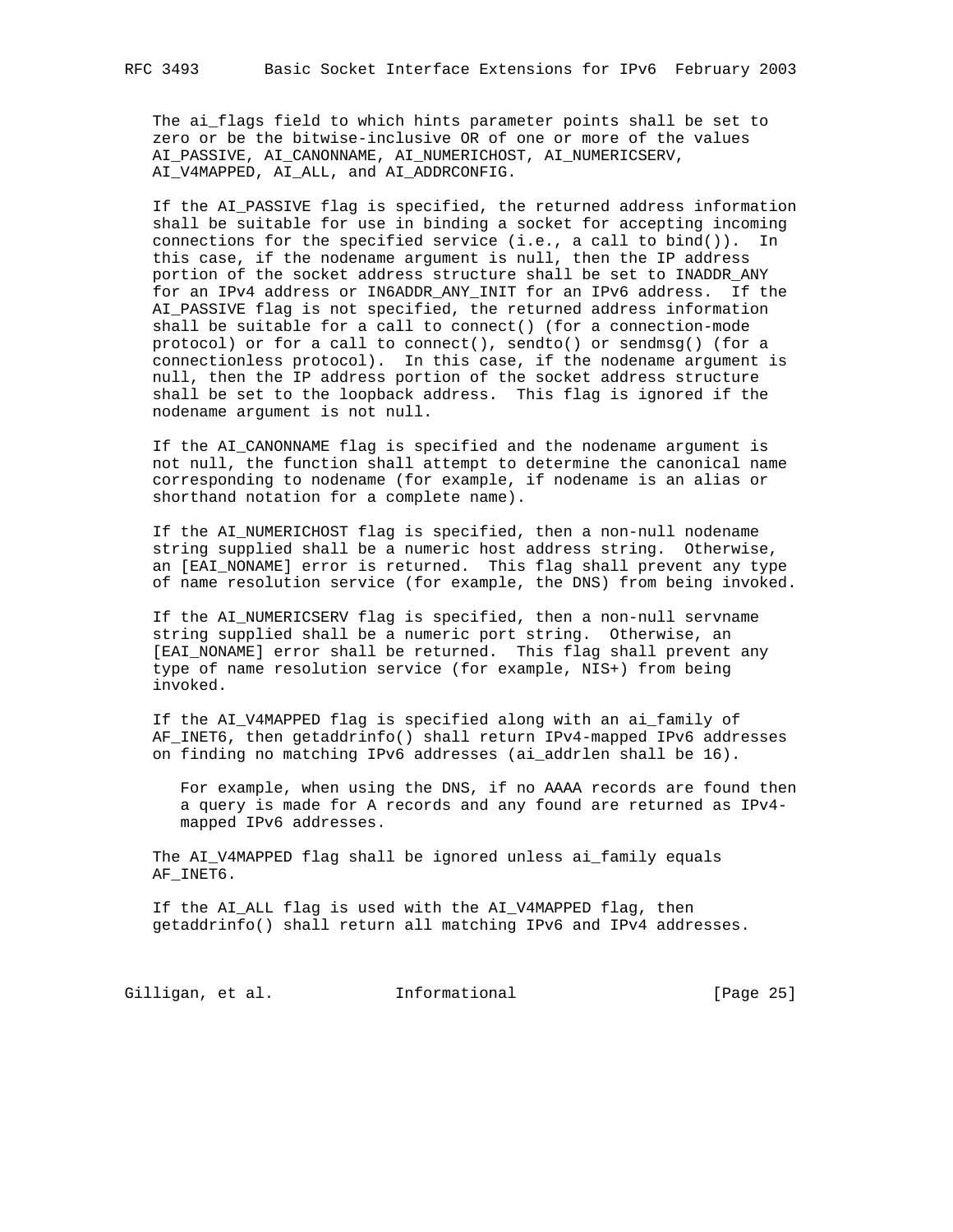For example, when using the DNS, queries are made for both AAAA records and A records, and getaddrinfo() returns the combined results of both queries. Any IPv4 addresses found are returned as IPv4-mapped IPv6 addresses.

The AI\_ALL flag without the AI\_V4MAPPED flag is ignored.

Note:

When ai family is not specified (AF UNSPEC), AI V4MAPPED and AI\_ALL flags will only be used if AF\_INET6 is supported.

 If the AI\_ADDRCONFIG flag is specified, IPv4 addresses shall be returned only if an IPv4 address is configured on the local system, and IPv6 addresses shall be returned only if an IPv6 address is configured on the local system. The loopback address is not considered for this case as valid as a configured address.

 For example, when using the DNS, a query for AAAA records should occur only if the node has at least one IPv6 address configured (other than IPv6 loopback) and a query for A records should occur only if the node has at least one IPv4 address configured (other than the IPv4 loopback).

 The ai\_socktype field to which argument hints points specifies the socket type for the service, as defined for socket(). If a specific socket type is not given (for example, a value of zero) and the service name could be interpreted as valid with multiple supported socket types, the implementation shall attempt to resolve the service name for all supported socket types and, in the absence of errors, all possible results shall be returned. A non-zero socket type value shall limit the returned information to values with the specified socket type.

 If the ai\_family field to which hints points has the value AF\_UNSPEC, addresses shall be returned for use with any address family that can be used with the specified nodename and/or servname. Otherwise, addresses shall be returned for use only with the specified address family. If ai\_family is not AF\_UNSPEC and ai\_protocol is not zero, then addresses are returned for use only with the specified address family and protocol; the value of ai\_protocol shall be interpreted as in a call to the socket() function with the corresponding values of ai\_family and ai\_protocol.

 The freeaddrinfo() function frees one or more addrinfo structures returned by getaddrinfo(), along with any additional storage associated with those structures (for example, storage pointed to by the ai\_canonname and ai\_addr fields; an application must not

Gilligan, et al. 1nformational [Page 26]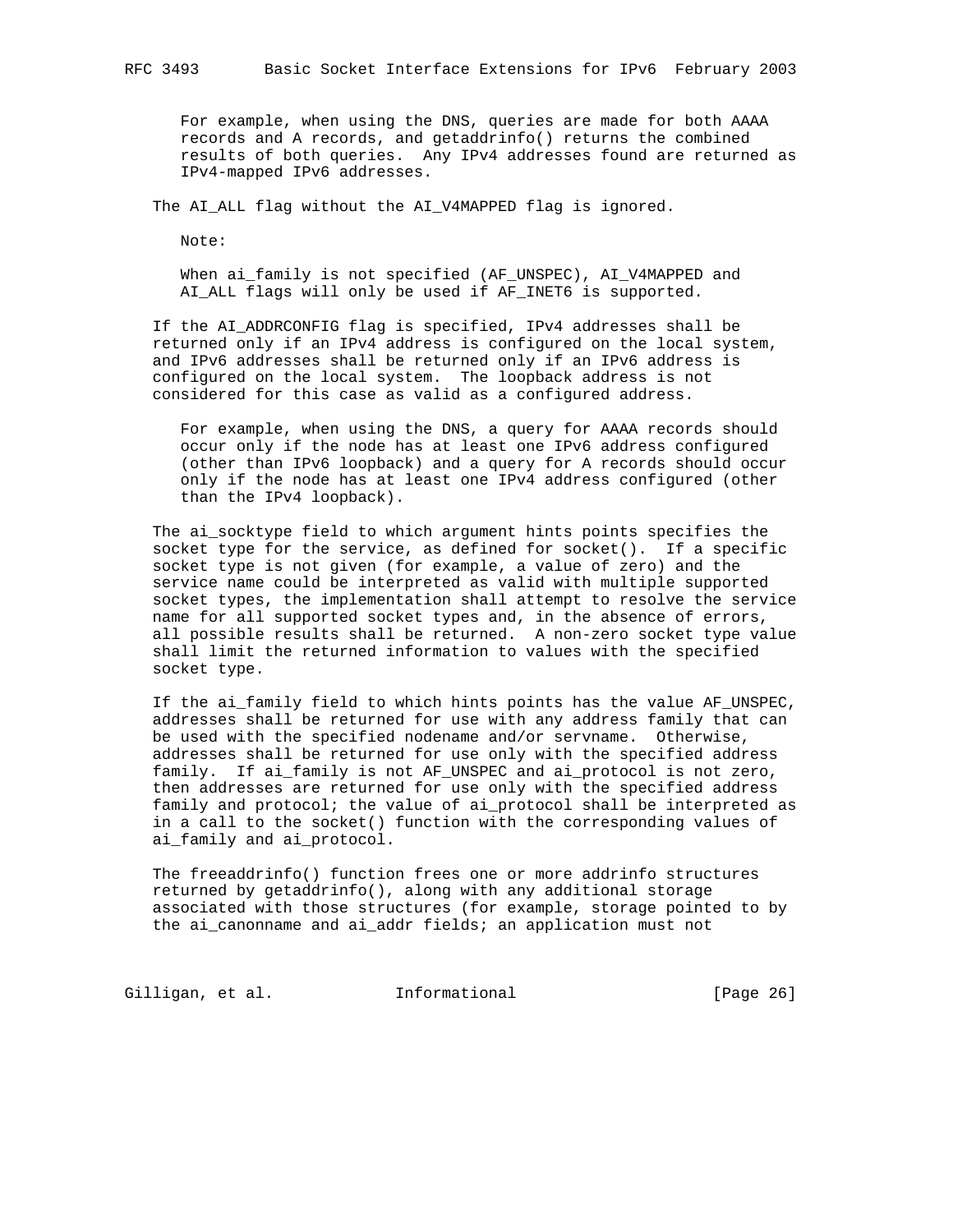reference this storage after the associated addrinfo structure has been freed). If the ai\_next field of the structure is not null, the entire list of structures is freed. The freeaddrinfo() function must support the freeing of arbitrary sublists of an addrinfo list originally returned by getaddrinfo().

Functions getaddrinfo() and freeaddrinfo() must be thread-safe.

 A zero return value for getaddrinfo() indicates successful completion; a non-zero return value indicates failure. The possible values for the failures are listed below under Error Return Values.

 Upon successful return of getaddrinfo(), the location to which res points shall refer to a linked list of addrinfo structures, each of which shall specify a socket address and information for use in creating a socket with which to use that socket address. The list shall include at least one addrinfo structure. The ai\_next field of each structure contains a pointer to the next structure on the list, or a null pointer if it is the last structure on the list. Each structure on the list shall include values for use with a call to the socket() function, and a socket address for use with the connect() function or, if the AI\_PASSIVE flag was specified, for use with the bind() function. The fields ai\_family, ai\_socktype, and ai\_protocol shall be usable as the arguments to the socket() function to create a socket suitable for use with the returned address. The fields ai\_addr and ai\_addrlen are usable as the arguments to the connect() or bind() functions with such a socket, according to the AI\_PASSIVE flag.

 If nodename is not null, and if requested by the AI\_CANONNAME flag, the ai\_canonname field of the first returned addrinfo structure shall point to a null-terminated string containing the canonical name corresponding to the input nodename; if the canonical name is not available, then ai\_canonname shall refer to the nodename argument or a string with the same contents. The contents of the ai\_flags field of the returned structures are undefined.

 All fields in socket address structures returned by getaddrinfo() that are not filled in through an explicit argument (for example, sin6\_flowinfo) shall be set to zero.

Note: This makes it easier to compare socket address structures.

Gilligan, et al. Informational [Page 27]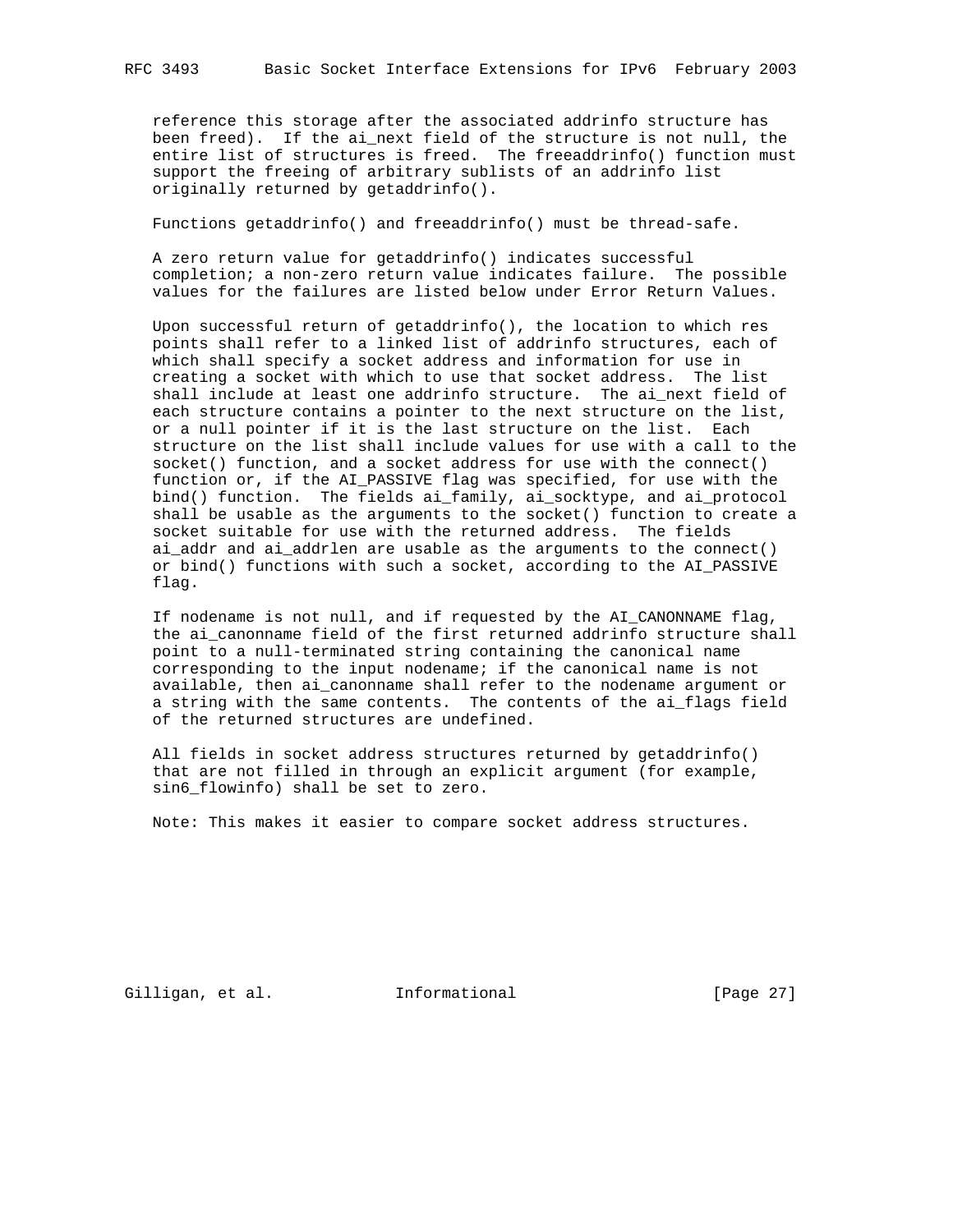RFC 3493 Basic Socket Interface Extensions for IPv6 February 2003

Error Return Values:

 The getaddrinfo() function shall fail and return the corresponding value if:

[EAI\_AGAIN] The name could not be resolved at this time. Future attempts may succeed.

[EAI\_BADFLAGS] The flags parameter had an invalid value.

- [EAI\_FAIL] A non-recoverable error occurred when attempting to resolve the name.
- [EAI\_FAMILY] The address family was not recognized.
- [EAI\_MEMORY] There was a memory allocation failure when trying to allocate storage for the return value.
- [EAI\_NONAME] The name does not resolve for the supplied parameters. Neither nodename nor servname were supplied. At least one of these must be supplied.
- [EAI\_SERVICE] The service passed was not recognized for the specified socket type.
- [EAI\_SOCKTYPE] The intended socket type was not recognized.
- [EAI\_SYSTEM] A system error occurred; the error code can be found in errno.

 The gai\_strerror() function provides a descriptive text string corresponding to an EAI\_xxx error value.

#include <netdb.h>

const char \*gai\_strerror(int ecode);

 The argument is one of the EAI\_xxx values defined for the getaddrinfo() and getnameinfo() functions. The return value points to a string describing the error. If the argument is not one of the EAI\_xxx values, the function still returns a pointer to a string whose contents indicate an unknown error.

6.2 Socket Address Structure to Node Name and Service Name

 The getnameinfo() function is used to translate the contents of a socket address structure to a node name and/or service name.

Gilligan, et al. Informational [Page 28]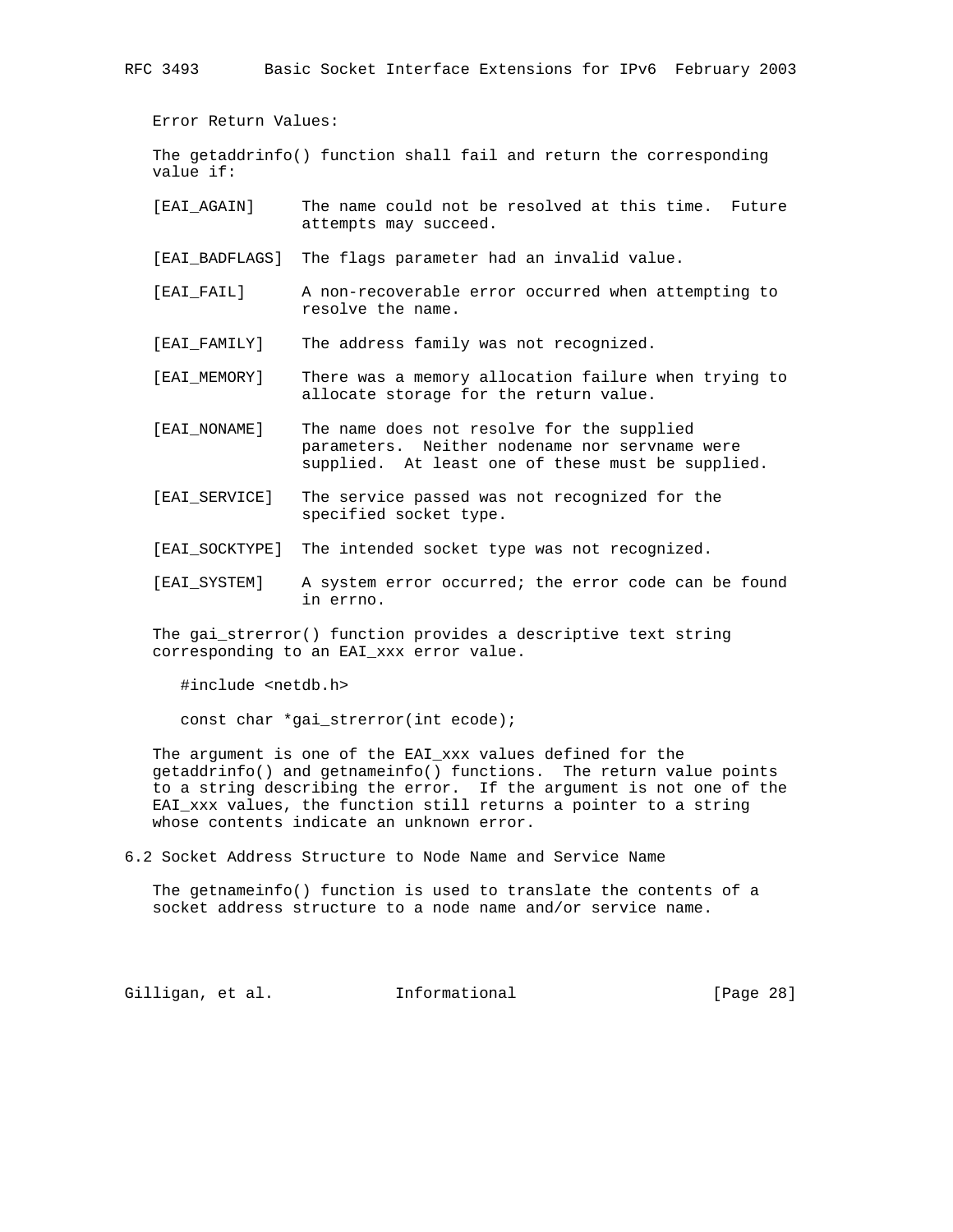#include <sys/socket.h> #include <netdb.h>

 int getnameinfo(const struct sockaddr \*sa, socklen\_t salen, char \*node, socklen\_t nodelen, char \*service, socklen\_t servicelen, int flags);

 The getnameinfo() function shall translate a socket address to a node name and service location, all of which are defined as in getaddrinfo().

 The sa argument points to a socket address structure to be translated.

 The salen argument holds the size of the socket address structure pointed to by sa.

 If the socket address structure contains an IPv4-mapped IPv6 address or an IPv4-compatible IPv6 address, the implementation shall extract the embedded IPv4 address and lookup the node name for that IPv4 address.

 Note: The IPv6 unspecified address ("::") and the IPv6 loopback address ("::1") are not IPv4-compatible addresses. If the address is the IPv6 unspecified address ("::"), a lookup is not performed, and the [EAI\_NONAME] error is returned.

 If the node argument is non-NULL and the nodelen argument is nonzero, then the node argument points to a buffer able to contain up to nodelen characters that receives the node name as a null-terminated string. If the node argument is NULL or the nodelen argument is zero, the node name shall not be returned. If the node's name cannot be located, the numeric form of the node's address is returned instead of its name.

 If the service argument is non-NULL and the servicelen argument is non-zero, then the service argument points to a buffer able to contain up to servicelen bytes that receives the service name as a null-terminated string. If the service argument is NULL or the servicelen argument is zero, the service name shall not be returned. If the service's name cannot be located, the numeric form of the service address (for example, its port number) shall be returned instead of its name.

The arguments node and service cannot both be NULL.

Gilligan, et al. Informational [Page 29]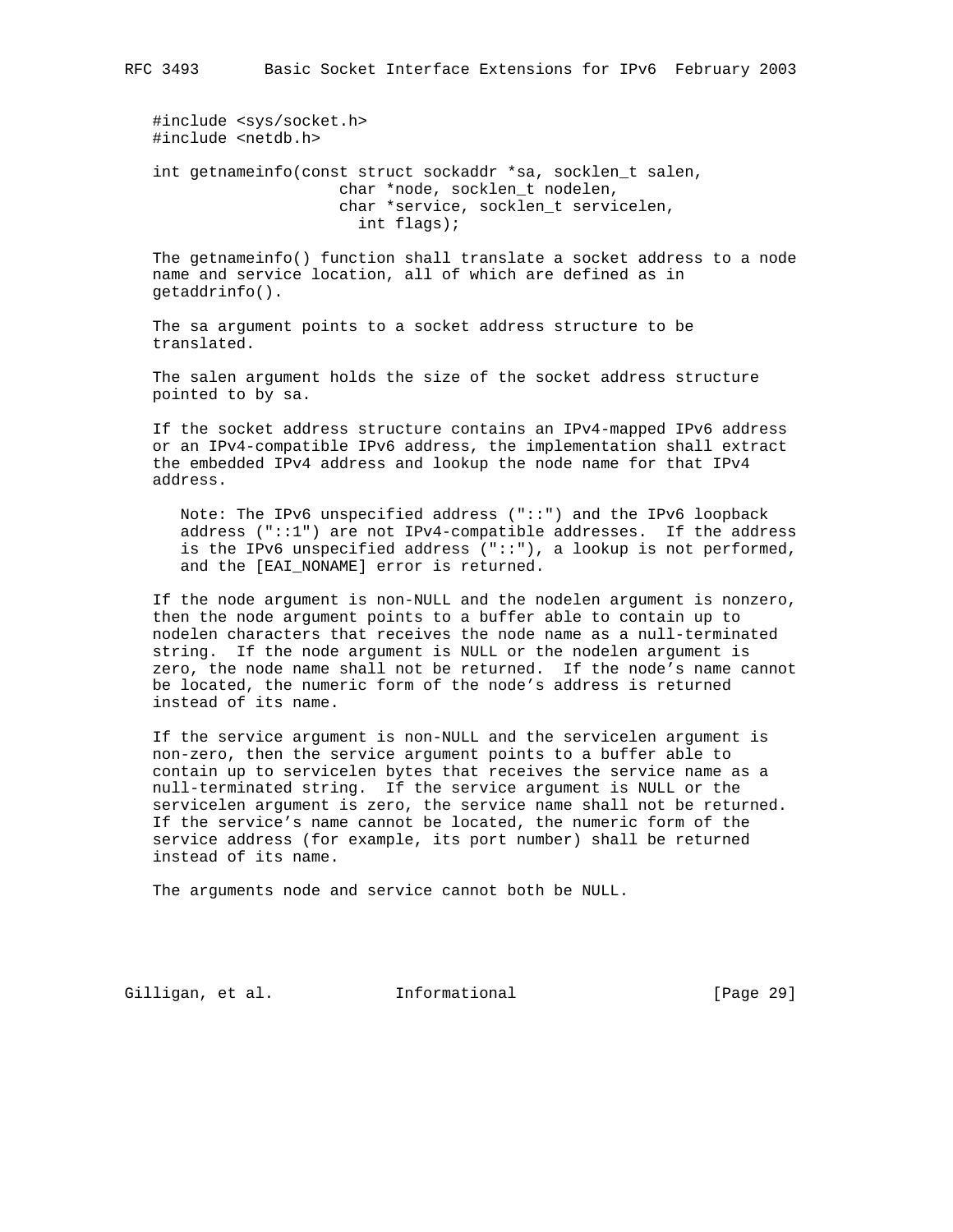The flags argument is a flag that changes the default actions of the function. By default the fully-qualified domain name (FQDN) for the host shall be returned, but:

- If the flag bit NI\_NOFQDN is set, only the node name portion of the FQDN shall be returned for local hosts.
- If the flag bit NI\_NUMERICHOST is set, the numeric form of the host's address shall be returned instead of its name, under all circumstances.
- If the flag bit NI\_NAMEREQD is set, an error shall be returned if the host's name cannot be located.
- If the flag bit NI\_NUMERICSERV is set, the numeric form of the service address shall be returned (for example, its port number) instead of its name, under all circumstances.
- If the flag bit NI\_DGRAM is set, this indicates that the service is a datagram service (SOCK\_DGRAM). The default behavior shall assume that the service is a stream service (SOCK\_STREAM).

Note:

- 1. The NI\_NUMERICxxx flags are required to support the "-n" flags that many commands provide.
- 2. The NI DGRAM flag is required for the few AF INET and AF INET6 port numbers (for example, [512,514]) that represent different services for UDP and TCP.

The getnameinfo() function shall be thread safe.

 A zero return value for getnameinfo() indicates successful completion; a non-zero return value indicates failure.

 Upon successful completion, getnameinfo() shall return the node and service names, if requested, in the buffers provided. The returned names are always null-terminated strings.

Gilligan, et al. 1nformational (Page 30)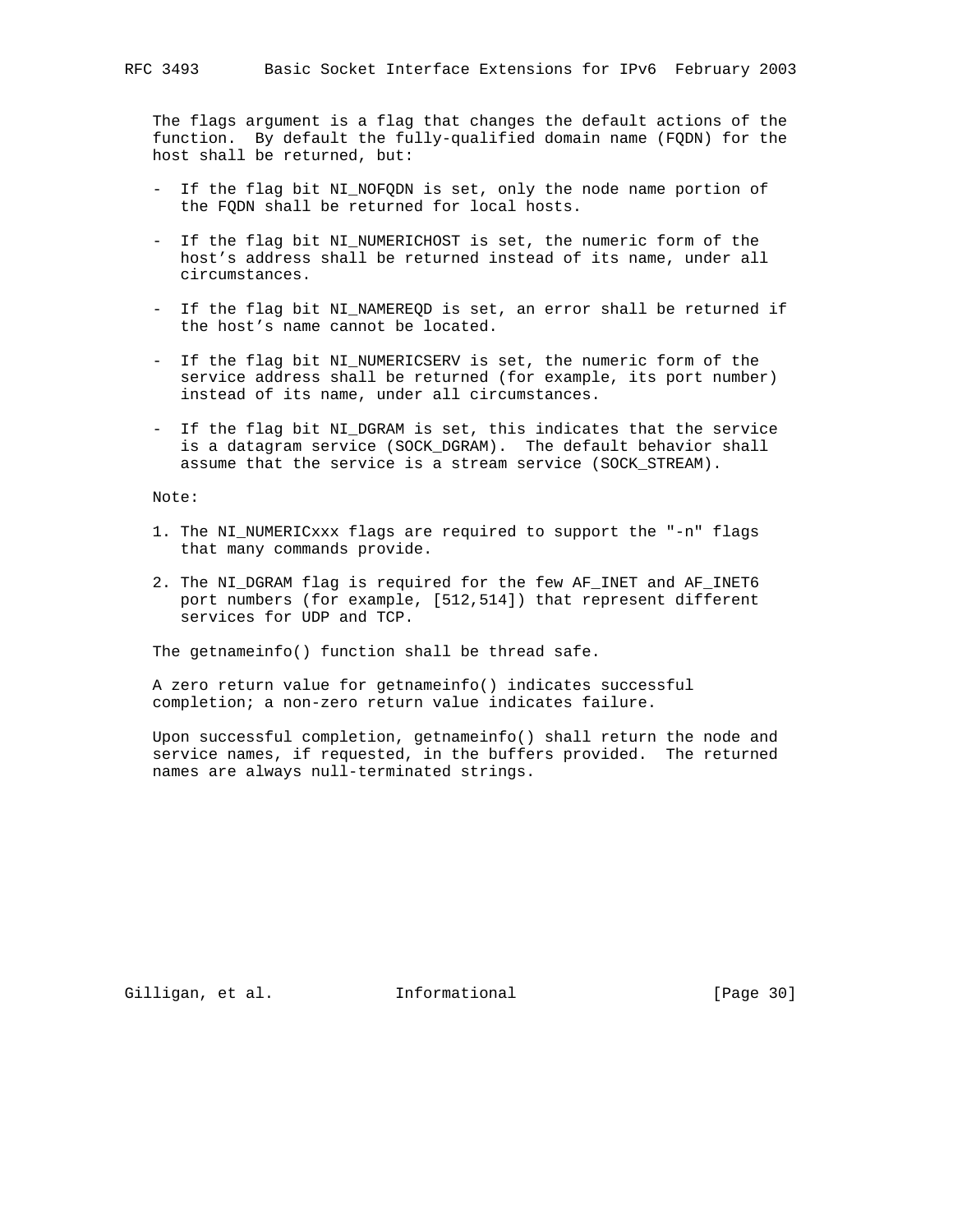RFC 3493 Basic Socket Interface Extensions for IPv6 February 2003

Error Return Values:

 The getnameinfo() function shall fail and return the corresponding value if:

 [EAI\_AGAIN] The name could not be resolved at this time. Future attempts may succeed.

[EAI\_BADFLAGS] The flags had an invalid value.

[EAI\_FAIL] A non-recoverable error occurred.

- [EAI\_FAMILY] The address family was not recognized or the address length was invalid for the specified family.
- [EAI MEMORY] There was a memory allocation failure.
- [EAI\_NONAME] The name does not resolve for the supplied parameters. NI\_NAMEREQD is set and the host's name cannot be located, or both nodename and servname were null.

[EAI\_OVERFLOW] An argument buffer overflowed.

- [EAI\_SYSTEM] A system error occurred. The error code can be found in errno.
- 6.3 Address Conversion Functions

 The two IPv4 functions inet\_addr() and inet\_ntoa() convert an IPv4 address between binary and text form. IPv6 applications need similar functions. The following two functions convert both IPv6 and IPv4 addresses:

#include <arpa/inet.h>

int inet\_pton(int af, const char \*src, void \*dst);

 const char \*inet\_ntop(int af, const void \*src, char \*dst, socklen\_t size);

 The inet\_pton() function shall convert an address in its standard text presentation form into its numeric binary form. The af argument shall specify the family of the address. The AF\_INET and AF\_INET6 address families shall be supported. The src argument points to the string being passed in. The dst argument points to a buffer into which the function stores the numeric address; this shall be large enough to hold the numeric address (32 bits for AF\_INET, 128 bits for AF\_INET6). The inet\_pton() function shall return 1 if the conversion

Gilligan, et al. 1nformational (Page 31)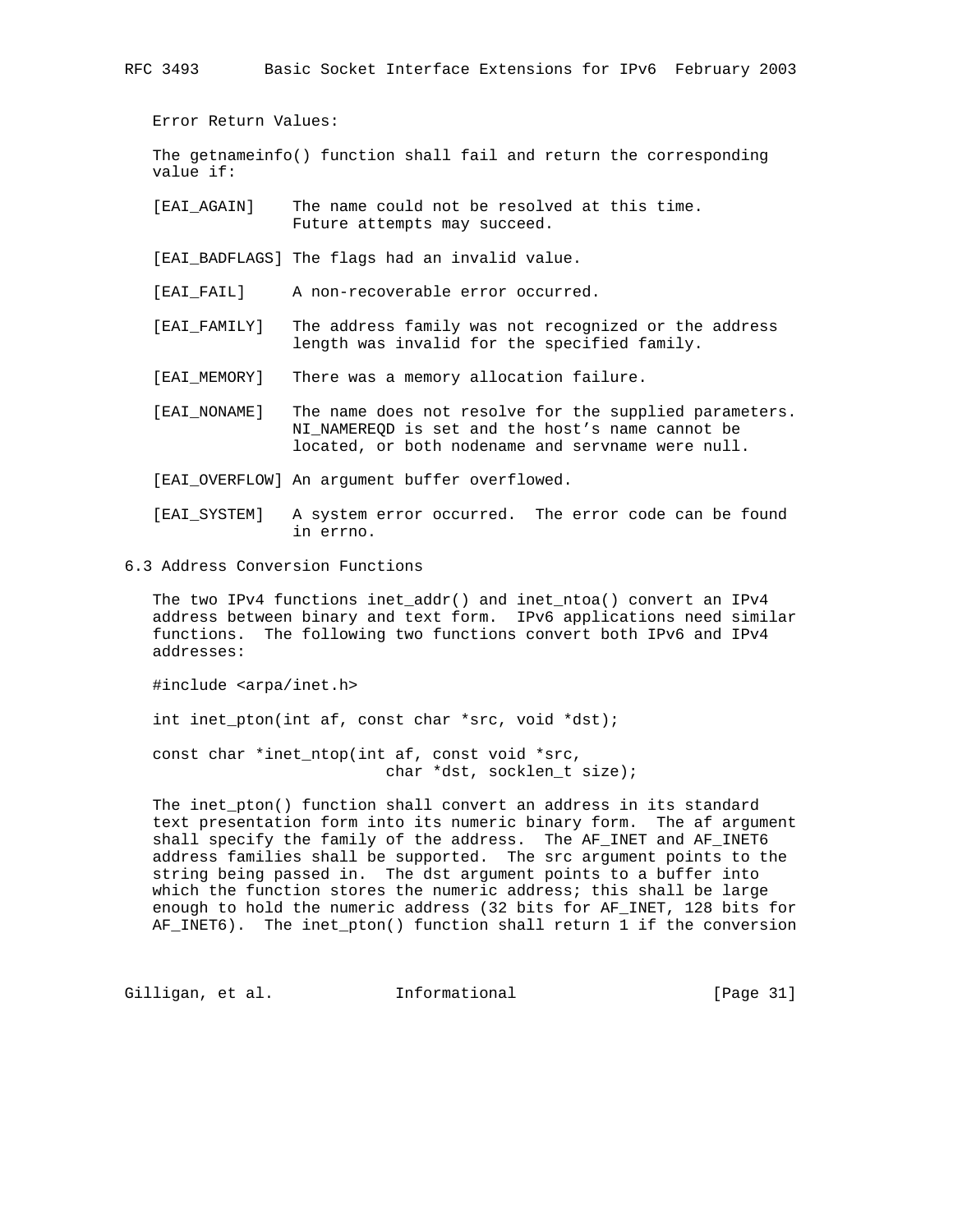succeeds, with the address pointed to by dst in network byte order. It shall return 0 if the input is not a valid IPv4 dotted-decimal string or a valid IPv6 address string, or -1 with errno set to EAFNOSUPPORT if the af argument is unknown.

 If the af argument of inet\_pton() is AF\_INET, the src string shall be in the standard IPv4 dotted-decimal form:

ddd.ddd.ddd.ddd

 where "ddd" is a one to three digit decimal number between 0 and 255. The inet\_pton() function does not accept other formats (such as the octal numbers, hexadecimal numbers, and fewer than four numbers that inet\_addr() accepts).

 If the af argument of inet\_pton() is AF\_INET6, the src string shall be in one of the standard IPv6 text forms defined in Section 2.2 of the addressing architecture specification [2].

 The inet\_ntop() function shall convert a numeric address into a text string suitable for presentation. The af argument shall specify the family of the address. This can be AF\_INET or AF\_INET6. The src argument points to a buffer holding an IPv4 address if the af argument is AF\_INET, or an IPv6 address if the af argument is AF\_INET6; the address must be in network byte order. The dst argument points to a buffer where the function stores the resulting text string; it shall not be NULL. The size argument specifies the size of this buffer, which shall be large enough to hold the text string (INET\_ADDRSTRLEN characters for IPv4, INET6\_ADDRSTRLEN characters for IPv6).

 In order to allow applications to easily declare buffers of the proper size to store IPv4 and IPv6 addresses in string form, the following two constants are defined in <netinet/in.h>:

 #define INET\_ADDRSTRLEN 16 #define INET6\_ADDRSTRLEN 46

 The inet\_ntop() function shall return a pointer to the buffer containing the text string if the conversion succeeds, and NULL otherwise. Upon failure, errno is set to EAFNOSUPPORT if the af argument is invalid or ENOSPC if the size of the result buffer is inadequate.

Gilligan, et al. 1nformational (Page 32)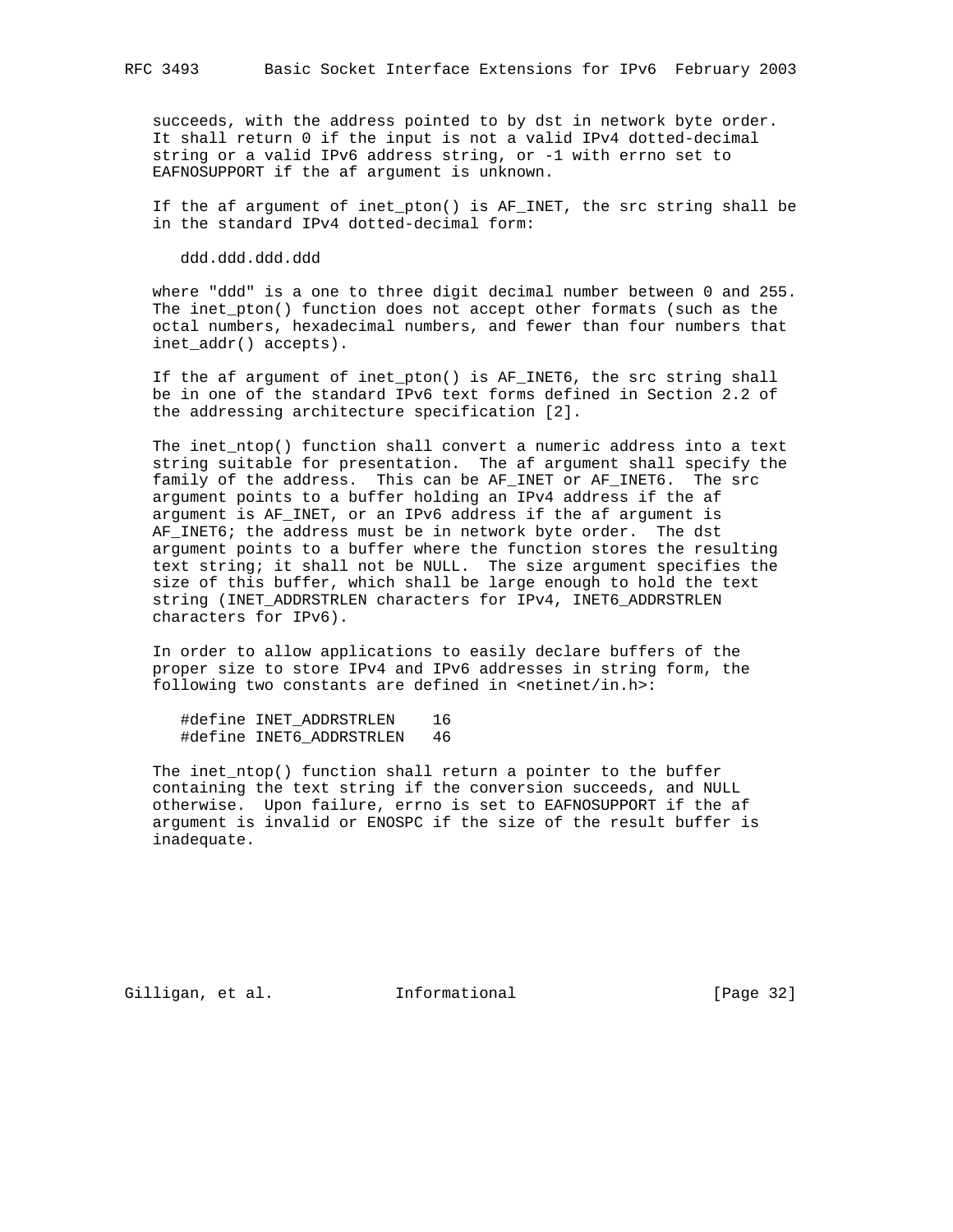RFC 3493 Basic Socket Interface Extensions for IPv6 February 2003

## 6.4 Address Testing Macros

The following macros can be used to test for special IPv6 addresses.

#include <netinet/in.h>

 int IN6\_IS\_ADDR\_UNSPECIFIED (const struct in6\_addr \*); int IN6\_IS\_ADDR\_LOOPBACK (const struct in6\_addr \*); int IN6\_IS\_ADDR\_MULTICAST (const struct in6\_addr \*); int IN6\_IS\_ADDR\_LINKLOCAL (const struct in6\_addr \*); int IN6\_IS\_ADDR\_SITELOCAL (const struct in6\_addr \*); int IN6\_IS\_ADDR\_V4MAPPED (const struct in6\_addr \*); int IN6\_IS\_ADDR\_V4COMPAT (const struct in6\_addr \*);

 int IN6\_IS\_ADDR\_MC\_NODELOCAL(const struct in6\_addr \*); int IN6\_IS\_ADDR\_MC\_LINKLOCAL(const struct in6\_addr \*); int IN6\_IS\_ADDR\_MC\_SITELOCAL(const struct in6\_addr \*); int IN6\_IS\_ADDR\_MC\_ORGLOCAL (const struct in6\_addr \*); int IN6\_IS\_ADDR\_MC\_GLOBAL (const struct in6\_addr \*);

 The first seven macros return true if the address is of the specified type, or false otherwise. The last five test the scope of a multicast address and return true if the address is a multicast address of the specified scope or false if the address is either not a multicast address or not of the specified scope.

 Note that IN6\_IS\_ADDR\_LINKLOCAL and IN6\_IS\_ADDR\_SITELOCAL return true only for the two types of local-use IPv6 unicast addresses (Link- Local and Site-Local) defined in [2], and that by this definition, the IN6\_IS\_ADDR\_LINKLOCAL macro returns false for the IPv6 loopback address (::1). These two macros do not return true for IPv6 multicast addresses of either link-local scope or site-local scope.

7. Summary of New Definitions

 The following list summarizes the constants, structure, and extern definitions discussed in this memo, sorted by header.

| $net/if.h$          | IF NAMESIZE                      |
|---------------------|----------------------------------|
| $net/if.h$          | struct if $n =$ nameindex $\{\}$ |
| <netdb.h></netdb.h> | AI ADDRCONFIG                    |
| <netdb.h></netdb.h> | AI ALL                           |
| <netdb.h></netdb.h> | AI CANONNAME                     |
| <netdb.h></netdb.h> | AI NUMERICHOST                   |
| <netdb.h></netdb.h> | AI NUMERICSERV                   |
| <netdb.h></netdb.h> | AI PASSIVE                       |
| <netdb.h></netdb.h> | AI_V4MAPPED                      |
|                     |                                  |

Gilligan, et al. 1nformational (Page 33)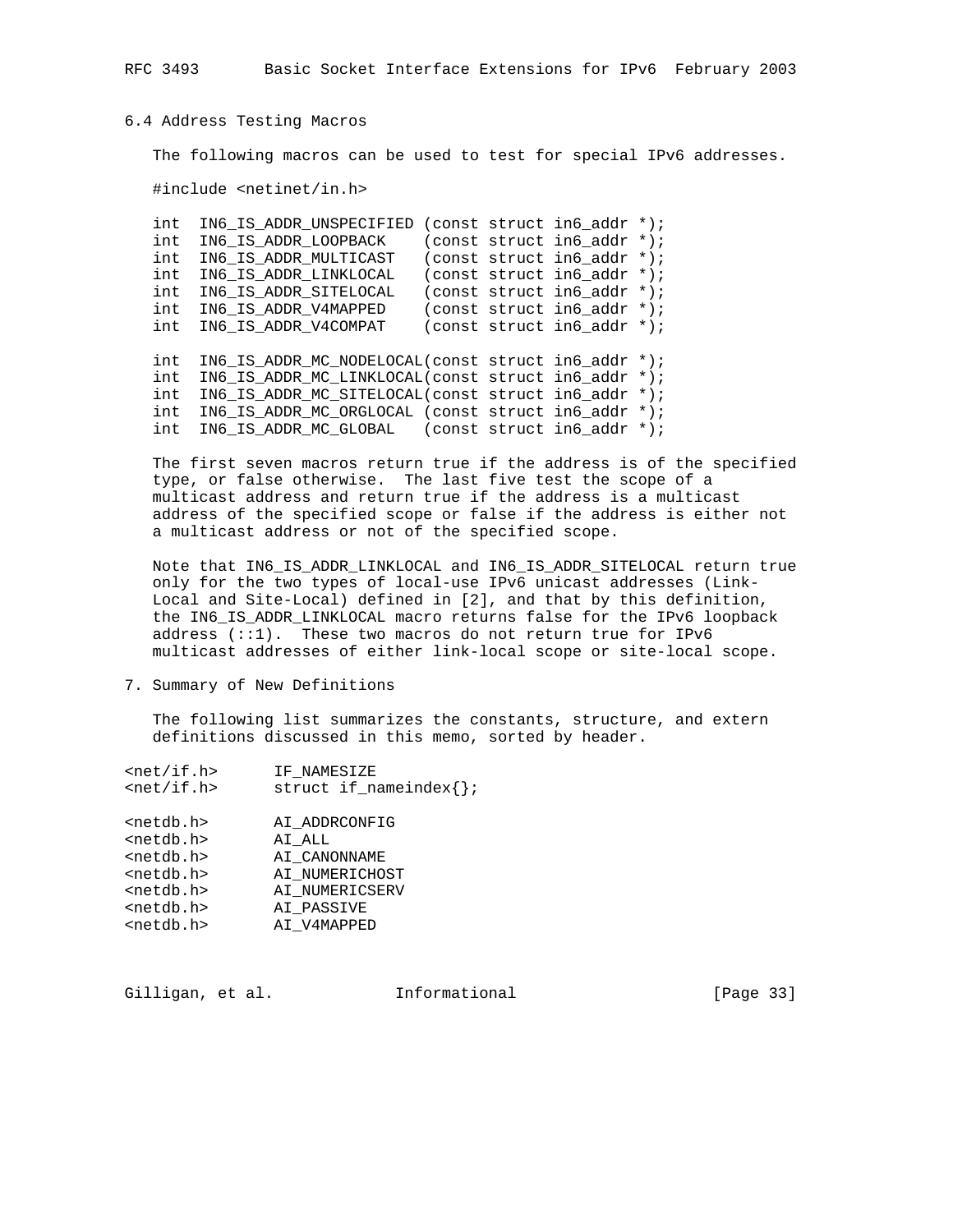| <netdb.h></netdb.h>     | EAI_AGAIN                                                       |
|-------------------------|-----------------------------------------------------------------|
| <netdb.h></netdb.h>     | EAI_BADFLAGS                                                    |
| <netdb.h></netdb.h>     | EAI FAIL                                                        |
| <netdb.h></netdb.h>     | EAI_FAMILY                                                      |
| <netdb.h></netdb.h>     | EAI_MEMORY                                                      |
| <netdb.h></netdb.h>     | EAI_NONAME                                                      |
| <netdb.h></netdb.h>     | EAI OVERFLOW                                                    |
| <netdb.h></netdb.h>     | EAI_SERVICE                                                     |
| <netdb.h></netdb.h>     | EAI_SOCKTYPE                                                    |
| <netdb.h></netdb.h>     | EAI_SYSTEM                                                      |
| <netdb.h></netdb.h>     | NI_DGRAM                                                        |
| <netdb.h></netdb.h>     | NI_NAMEREQD                                                     |
| <netdb.h></netdb.h>     | NI_NOFQDN                                                       |
| <netdb.h></netdb.h>     | NI_NUMERICHOST                                                  |
| <netdb.h></netdb.h>     |                                                                 |
| <netdb.h></netdb.h>     | NI NUMERICSERV                                                  |
|                         | struct $addrinfo{}$ };                                          |
| $<$ netinet/in.h>       |                                                                 |
| $\text{entinet/in.h}$   | IN6ADDR_ANY_INIT                                                |
| $\text{entinet/in.h}$   | IN6ADDR_LOOPBACK_INIT                                           |
|                         | INET6_ADDRSTRLEN                                                |
| $<$ netinet/in.h>       | INET ADDRSTRLEN                                                 |
| $\text{entinet/in.h}$   | IPPROTO_IPV6                                                    |
| $<$ netinet/in.h>       | IPV6_JOIN_GROUP                                                 |
| $<$ netinet/in.h>       | IPV6_LEAVE_GROUP                                                |
| $<$ netinet/in.h>       | IPV6_MULTICAST_HOPS                                             |
| $\text{entinet/in.h}$   | IPV6_MULTICAST_IF                                               |
| $\text{entinet/in.h}$   | IPV6_MULTICAST_LOOP                                             |
| $\text{entinet/in.h}$   | IPV6_UNICAST_HOPS                                               |
| $\text{entinet/in.h}$   | IPV6_V6ONLY                                                     |
| $\text{entinet/in.h}$   | SIN6 LEN                                                        |
| $\text{entinet/in.h}$   | extern const struct in6_addr in6addr_any;                       |
| $<$ netinet/in.h>       | extern const struct in6_addr in6addr_loopback;                  |
| $\text{entinet/in.h}$   | struct $info\_addr{}$ ?                                         |
| $\text{entinet/in.h}$   | struct $ipv6_mreq\$ ;                                           |
| $<$ netinet/in.h>       | struct sockaddr_in6 $\{\}\$                                     |
|                         |                                                                 |
| <sys socket.h=""></sys> | AF_INET6                                                        |
| <sys socket.h=""></sys> | PF INET6                                                        |
| <sys socket.h=""></sys> | struct sockaddr_storage;                                        |
|                         | The following list summarizes the function and macro prototypes |
|                         | discussed in this memo, sorted by header.                       |
| <arpa inet.h=""></arpa> | int inet_pton(int, const char $*$ , void $*)$ ;                 |
| <arpa inet.h=""></arpa> | const char *inet_ntop(int, const void *,                        |
|                         | char *, socklen_t);                                             |
|                         |                                                                 |
|                         |                                                                 |
|                         |                                                                 |

Gilligan, et al. 1nformational (Page 34)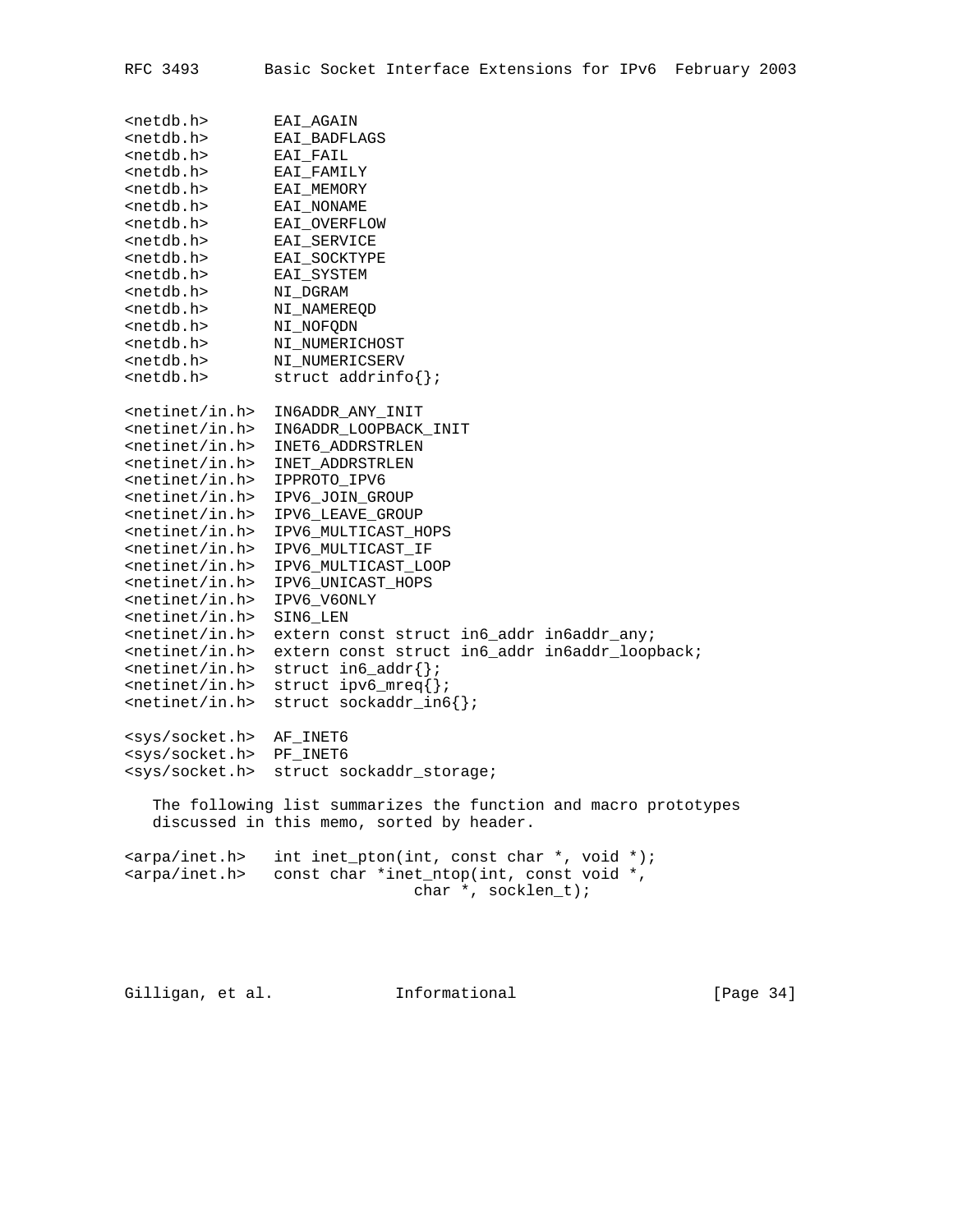| RFC 3493                                         | Basic Socket Interface Extensions for IPv6 February 2003                                                                                                                               |
|--------------------------------------------------|----------------------------------------------------------------------------------------------------------------------------------------------------------------------------------------|
| $net/if.h$<br>$net/if.h$<br>$net/if.h$<br>$\n  $ | char *if_indextoname(unsigned int, char *);<br>unsigned int if_nametoindex(const char *);<br>void if freenameindex(struct if nameindex *);<br>struct if_nameindex *if_nameindex(void); |
| $netdb.h>$                                       | int getaddrinfo(const char *, const char *,<br>const struct addrinfo *,<br>struct addrinfo **);                                                                                        |
| $netdb.h>$                                       | int getnameinfo(const struct sockaddr *, socklen_t,<br>char *, socklen_t, char *, socklen_t, int);                                                                                     |
| $netdb.h>$                                       | void freeaddrinfo(struct addrinfo *);                                                                                                                                                  |
| $netdb.h>$                                       | const char *gai_strerror(int);                                                                                                                                                         |
| $<$ netinet/in.h>                                | int IN6_IS_ADDR_LINKLOCAL(const struct in6_addr *);                                                                                                                                    |
| $<$ netinet/in.h>                                | int IN6 IS ADDR LOOPBACK(const struct in6 addr $\star$ );                                                                                                                              |
| $netinet/in.h$                                   | int IN6 IS ADDR MC GLOBAL(const struct in6 addr $\star$ );                                                                                                                             |
| $<$ netinet/in.h>                                | int IN6_IS_ADDR_MC_LINKLOCAL(const struct in6_addr *);                                                                                                                                 |
| $<$ netinet/in.h>                                | int IN6 IS ADDR MC NODELOCAL(const struct in6 addr *);                                                                                                                                 |
| $<$ netinet/in.h>                                | int IN6_IS_ADDR_MC_ORGLOCAL(const struct in6_addr *);                                                                                                                                  |
| $netinet/in.h$                                   | int IN6_IS_ADDR_MC_SITELOCAL(const struct in6_addr *);                                                                                                                                 |
| $<$ netinet/in.h>                                | int IN6 IS ADDR MULTICAST(const struct in6 addr *);                                                                                                                                    |
| $\left\langle \text{netinet/in.h}\right\rangle$  | int IN6_IS_ADDR_SITELOCAL(const struct in6_addr *);                                                                                                                                    |
| $\left\langle \text{netinet/in.h}\right\rangle$  | int IN6 IS ADDR UNSPECIFIED (const struct in6 addr *);                                                                                                                                 |
| $\left\{$ -netinet/in.h                          | int IN6_IS_ADDR_V4COMPAT(const struct in6_addr *);                                                                                                                                     |
| $<$ netinet/in.h>                                | int IN6 IS ADDR V4MAPPED(const struct in6 addr *);                                                                                                                                     |

8. Security Considerations

 IPv6 provides a number of new security mechanisms, many of which need to be accessible to applications. Companion memos detailing the extensions to the socket interfaces to support IPv6 security are being written.

- 9. Changes from RFC 2553
	- 1. Add brief description of the history of this API and its relation to the Open Group/IEEE/ISO standards.
	- 2. Alignments with [3].
	- 3. Removed all references to getipnodebyname() and getipnodebyaddr(), which are deprecated in favor of getaddrinfo() and getnameinfo().
	- 4. Added IPV6\_V6ONLY IP level socket option to permit nodes to not process IPv4 packets as IPv4 Mapped addresses in implementations.
	- 5. Added SIIT to references and added new contributors.

Gilligan, et al. Informational [Page 35]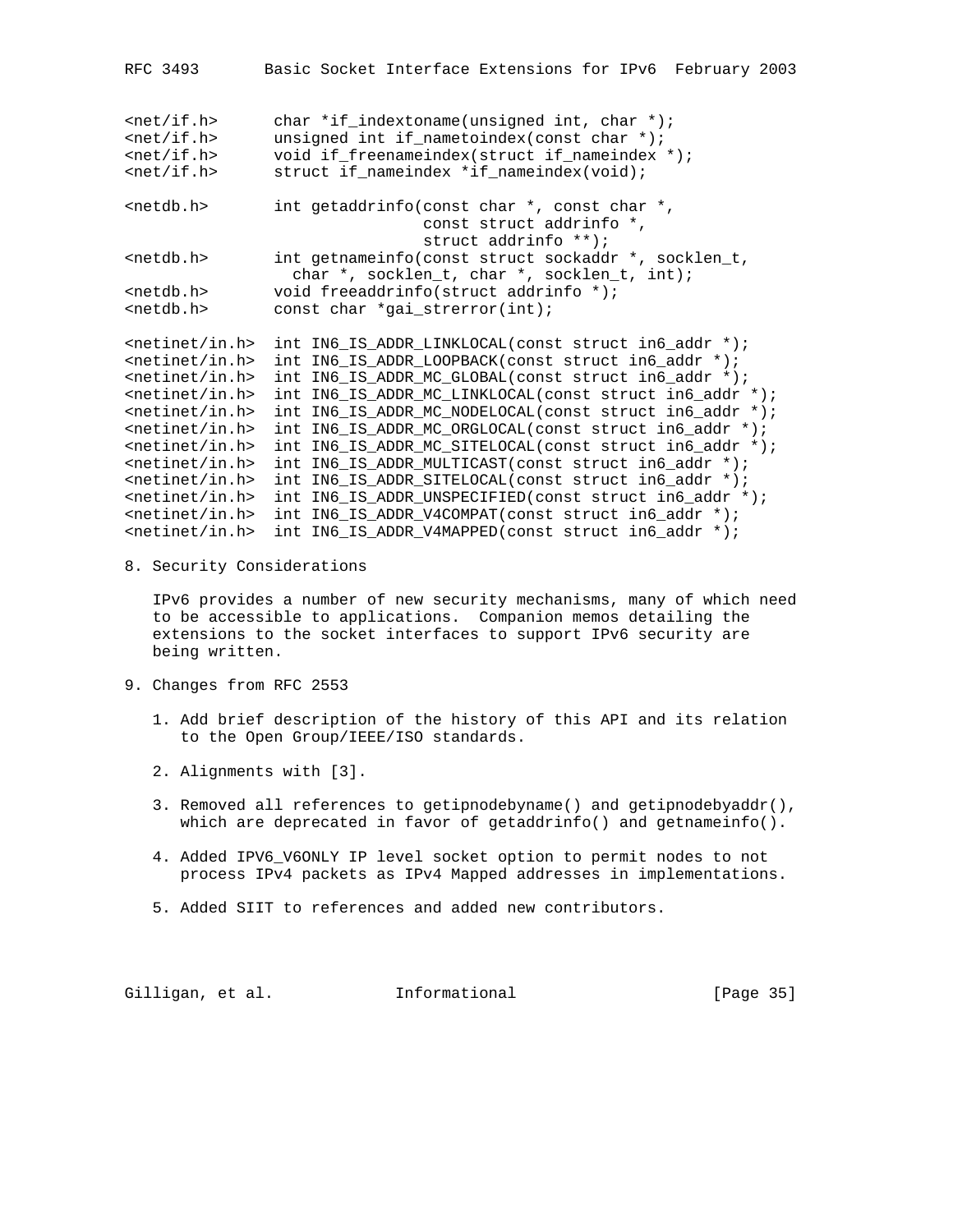6. In previous versions of this specification, the sin6\_flowinfo field was associated with the IPv6 traffic class and flow label, but its usage was not completely specified. The complete definition of the sin6\_flowinfo field, including its association with the traffic class or flow label, is now deferred to a future specification.

#### 10. Acknowledgments

 This specification's evolution and completeness were significantly influenced by the efforts of Richard Stevens, who has passed on. Richard's wisdom and talent made the specification what it is today. The co-authors will long think of Richard with great respect.

 Thanks to the many people who made suggestions and provided feedback to this document, including:

 Werner Almesberger, Ran Atkinson, Fred Baker, Dave Borman, Andrew Cherenson, Alex Conta, Alan Cox, Steve Deering, Richard Draves, Francis Dupont, Robert Elz, Brian Haberman, Jun-ichiro itojun Hagino, Marc Hasson, Tom Herbert, Bob Hinden, Wan-Yen Hsu, Christian Huitema, Koji Imada, Markus Jork, Ron Lee, Alan Lloyd, Charles Lynn, Dan McDonald, Dave Mitton, Finnbarr Murphy, Thomas Narten, Josh Osborne, Craig Partridge, Jean-Luc Richier, Bill Sommerfield, Erik Scoredos, Keith Sklower, JINMEI Tatuya, Dave Thaler, Matt Thomas, Harvey Thompson, Dean D. Throop, Karen Tracey, Glenn Trewitt, Paul Vixie, David Waitzman, Carl Williams, Kazu Yamamoto, Vlad Yasevich, Stig Venaas, and Brian Zill.

 The getaddrinfo() and getnameinfo() functions are taken from an earlier document by Keith Sklower. As noted in that document, William Durst, Steven Wise, Michael Karels, and Eric Allman provided many useful discussions on the subject of protocol-independent name to-address translation, and reviewed early versions of Keith Sklower's original proposal. Eric Allman implemented the first prototype of getaddrinfo(). The observation that specifying the pair of name and service would suffice for connecting to a service independent of protocol details was made by Marshall Rose in a proposal to X/Open for a "Uniform Network Interface".

 Craig Metz, Jack McCann, Erik Nordmark, Tim Hartrick, and Mukesh Kacker made many contributions to this document. Ramesh Govindan made a number of contributions and co-authored an earlier version of this memo.

Gilligan, et al. 1nformational (Page 36)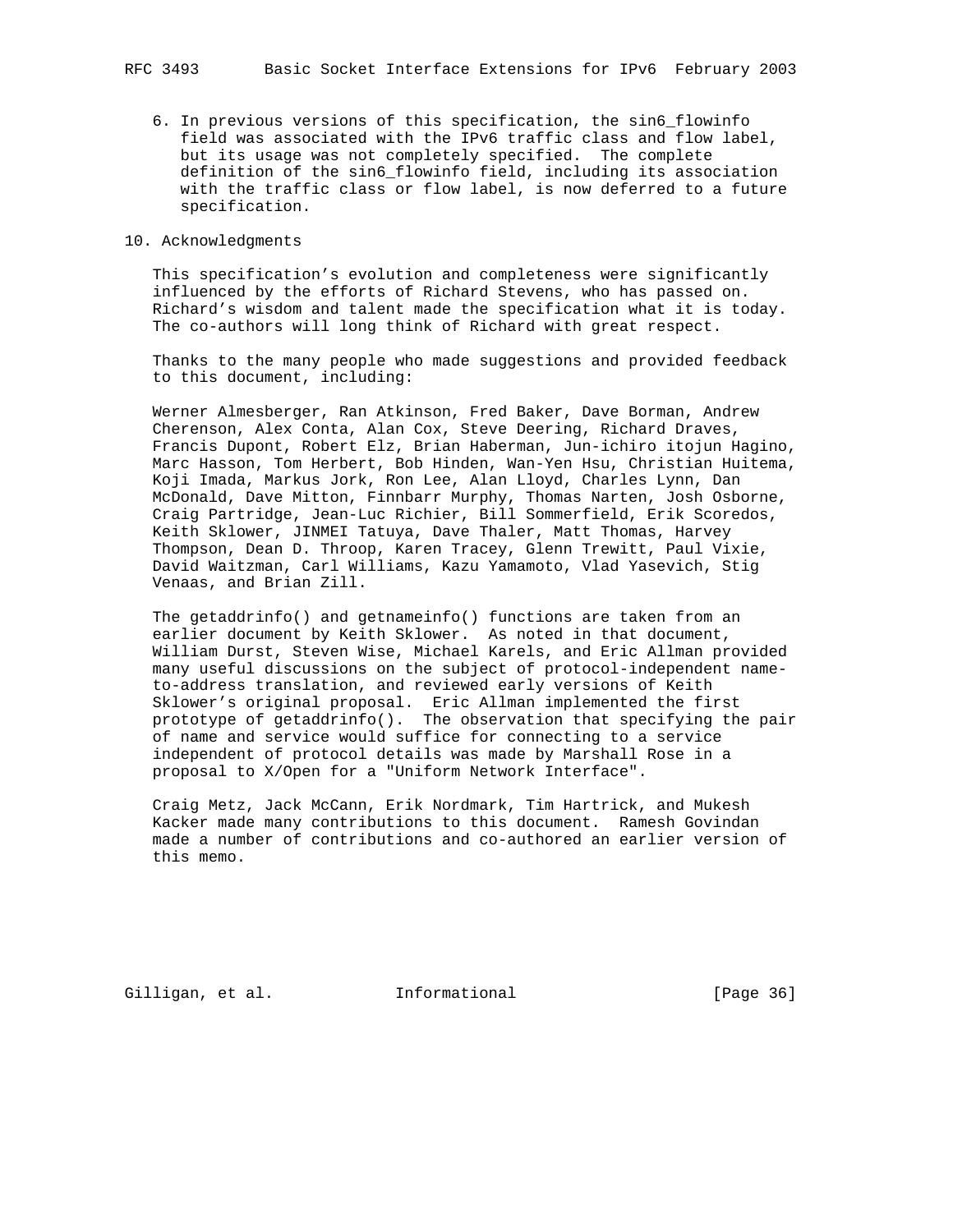RFC 3493 Basic Socket Interface Extensions for IPv6 February 2003

11. References

- [1] Deering, S. and R. Hinden, "Internet Protocol, Version 6 (IPv6) Specification", RFC 2460, December 1998.
- [2] Hinden, R. and S. Deering, "IP Version 6 Addressing Architecture", RFC 2373, July 1998.
- [3] IEEE Std. 1003.1-2001 Standard for Information Technology -- Portable Operating System Interface (POSIX). Open Group Technical Standard: Base Specifications, Issue 6, December 2001. ISO/IEC 9945:2002. http://www.opengroup.org/austin
- [4] Stevens, W. and M. Thomas, "Advanced Sockets API for IPv6", RFC 2292, February 1998.
- [5] Nordmark, E., "Stateless IP/ICMP Translation Algorithm (SIIT)", RFC 2765, February 2000.
- [6] The Open Group Base Working Group http://www.opengroup.org/platform/base.html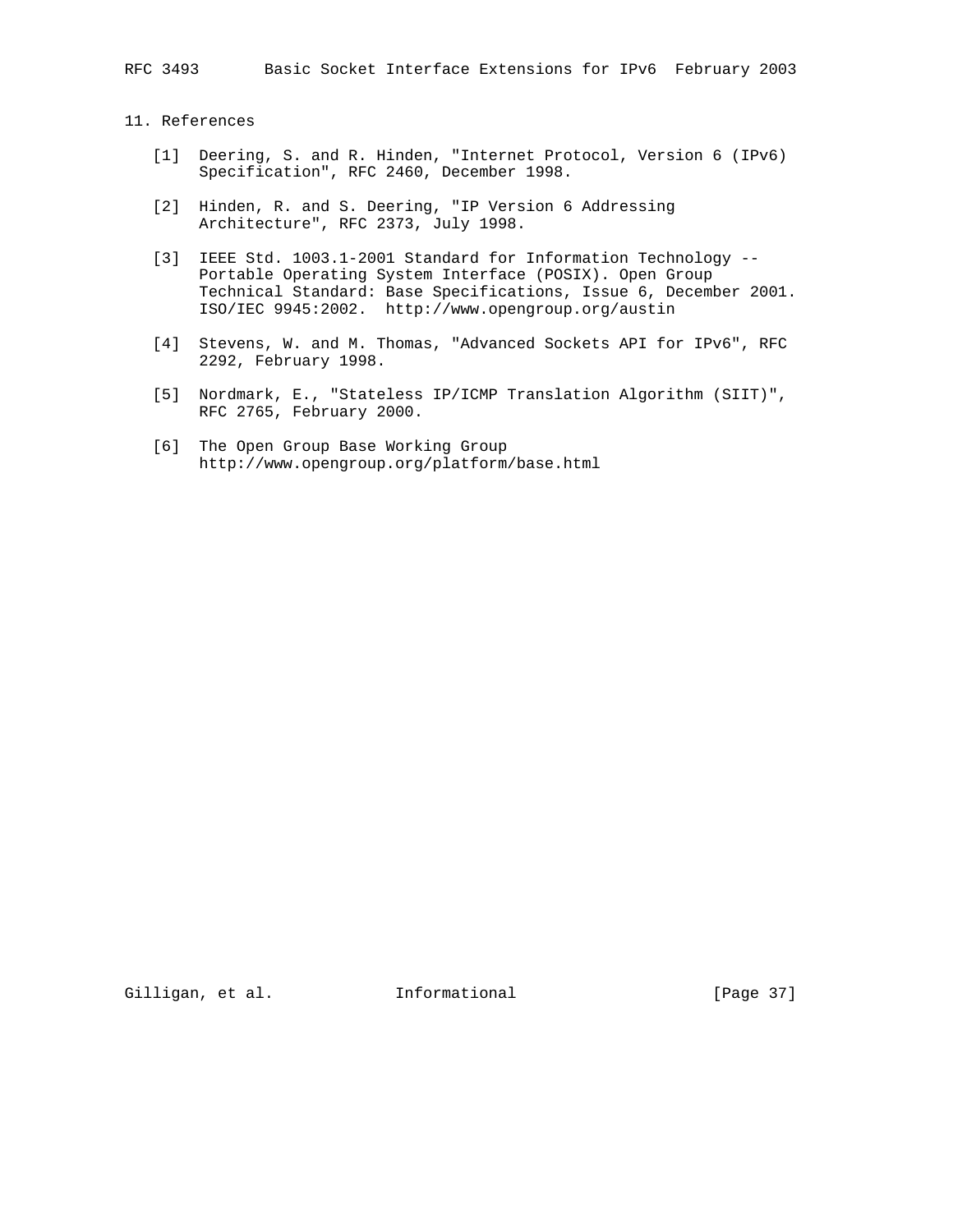12. Authors' Addresses

 Bob Gilligan Intransa, Inc. 2870 Zanker Rd. San Jose, CA 95134

 Phone: 408-678-8647 EMail: gilligan@intransa.com

 Susan Thomson Cisco Systems 499 Thornall Street, 8th floor Edison, NJ 08837

 Phone: 732-635-3086 EMail: sethomso@cisco.com

 Jim Bound Hewlett-Packard Company 110 Spitbrook Road ZKO3-3/W20 Nashua, NH 03062

 Phone: 603-884-0062 EMail: Jim.Bound@hp.com

 Jack McCann Hewlett-Packard Company 110 Spitbrook Road ZKO3-3/W20 Nashua, NH 03062

 Phone: 603-884-2608 EMail: Jack.McCann@hp.com

Gilligan, et al. Informational [Page 38]